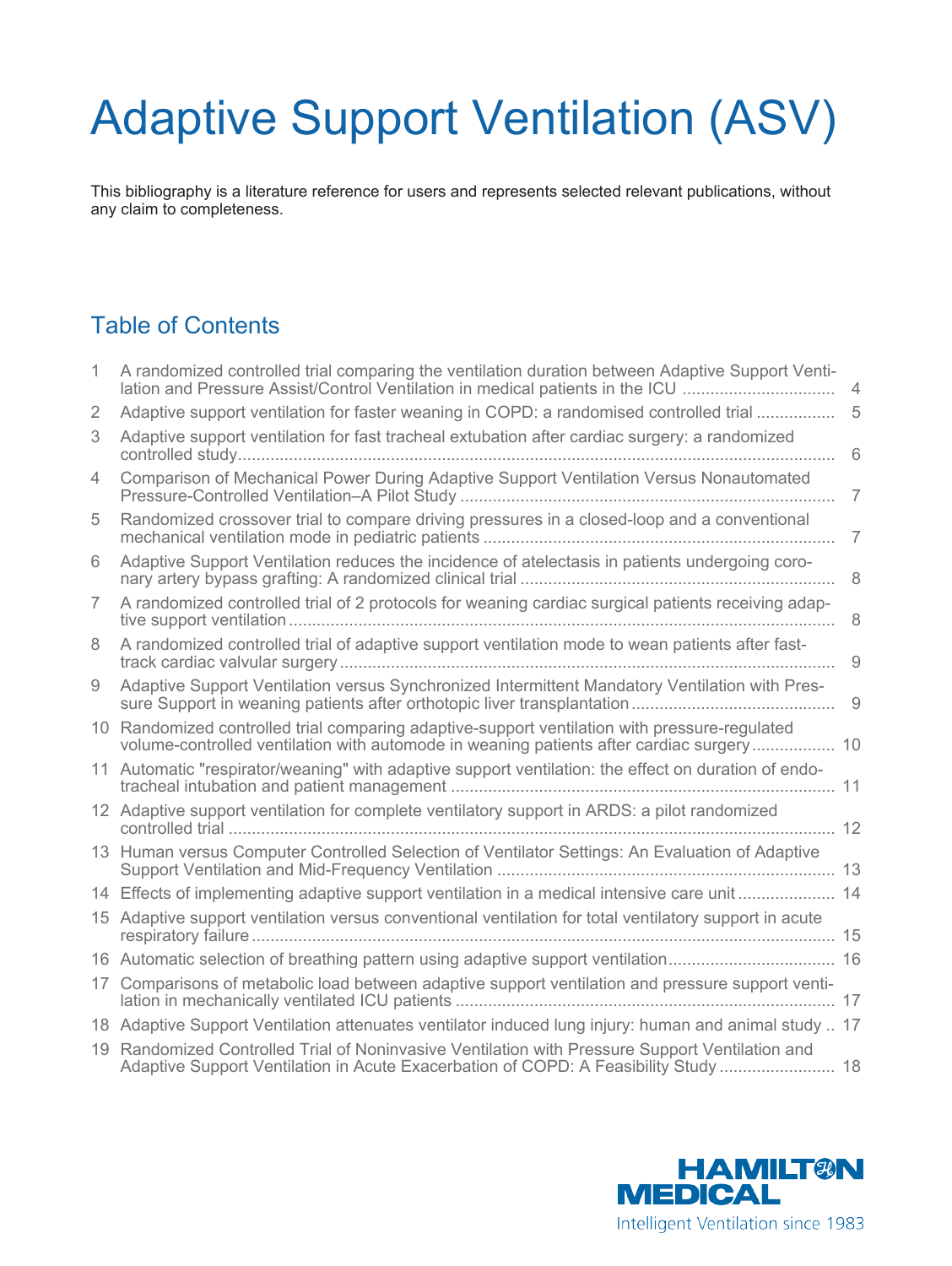|    | 20 Comparing the effect of adaptive support ventilation (ASV) and synchronized intermittent manda-<br>tory ventilation (SIMV) on respiratory parameters in neurosurgical ICU patients                                                                                         |  |
|----|-------------------------------------------------------------------------------------------------------------------------------------------------------------------------------------------------------------------------------------------------------------------------------|--|
| 21 | Comparing the effects of adaptive support ventilation and synchronized intermittent mandatory<br>ventilation on intubation duration and hospital stay after coronary artery bypass graft surgery  19                                                                          |  |
|    |                                                                                                                                                                                                                                                                               |  |
|    | 23 Adaptive support and pressure support ventilation behavior in response to increased ventilatory                                                                                                                                                                            |  |
|    | 24 Determinants of tidal volumes with adaptive support ventilation: a multicentre observational study 21                                                                                                                                                                      |  |
|    | 25 Evaluation of adaptive support ventilation in paralysed patients and in lung model  21                                                                                                                                                                                     |  |
| 26 | Clinical experience with adaptive support ventilation for fast-track cardiac surgery 22                                                                                                                                                                                       |  |
|    | 27 Patient-ventilator interactions during partial ventilatory support: a preliminary study comparing the<br>effects of adaptive support ventilation with synchronized intermittent mandatory ventilation plus                                                                 |  |
|    | 28 Automatic weaning from mechanical ventilation using an adaptive lung ventilation controller  23                                                                                                                                                                            |  |
|    | 29 Adaptive support ventilation attenuates postpneumonectomy acute lung injury in a porcine model 23                                                                                                                                                                          |  |
|    | 30 Correlation between transition percentage of minute volume (TMV%) and outcome of patients                                                                                                                                                                                  |  |
|    | 31 The comparison effects of two methods of (Adaptive Support Ventilation Minute Ventilation:<br>110% and Adaptive Support Ventilation Minute Ventilation: 120%) on mechanical ventilation and<br>hemodynamic changes and length of being in recovery in intensive care units |  |
|    | 32 Effects of adaptive support ventilation and synchronized intermittent mandatory ventilation on<br>peripheral circulation and blood gas markers of COPD patients with respiratory failure  26                                                                               |  |
|    | 33 Comparison of 3 modes of automated weaning from mechanical ventilation: a bench study 27                                                                                                                                                                                   |  |
|    | 34 Adaptive support ventilation prevents ventilator-induced diaphragmatic dysfunction in piglet: an in                                                                                                                                                                        |  |
|    | 35 Correlation between the %MinVol setting and work of breathing during adaptive support ventila-                                                                                                                                                                             |  |
|    | 36 Adaptive support ventilation: an appropriate mechanical ventilation strategy for acute respiratory                                                                                                                                                                         |  |
|    | 37 A comparison of adaptive Support Ventilation (ASV) and Conventional Volume-Controlled Venti-                                                                                                                                                                               |  |
|    | 38 Adaptive support ventilation for gynaecological laparoscopic surgery in Trendelenburg position:                                                                                                                                                                            |  |

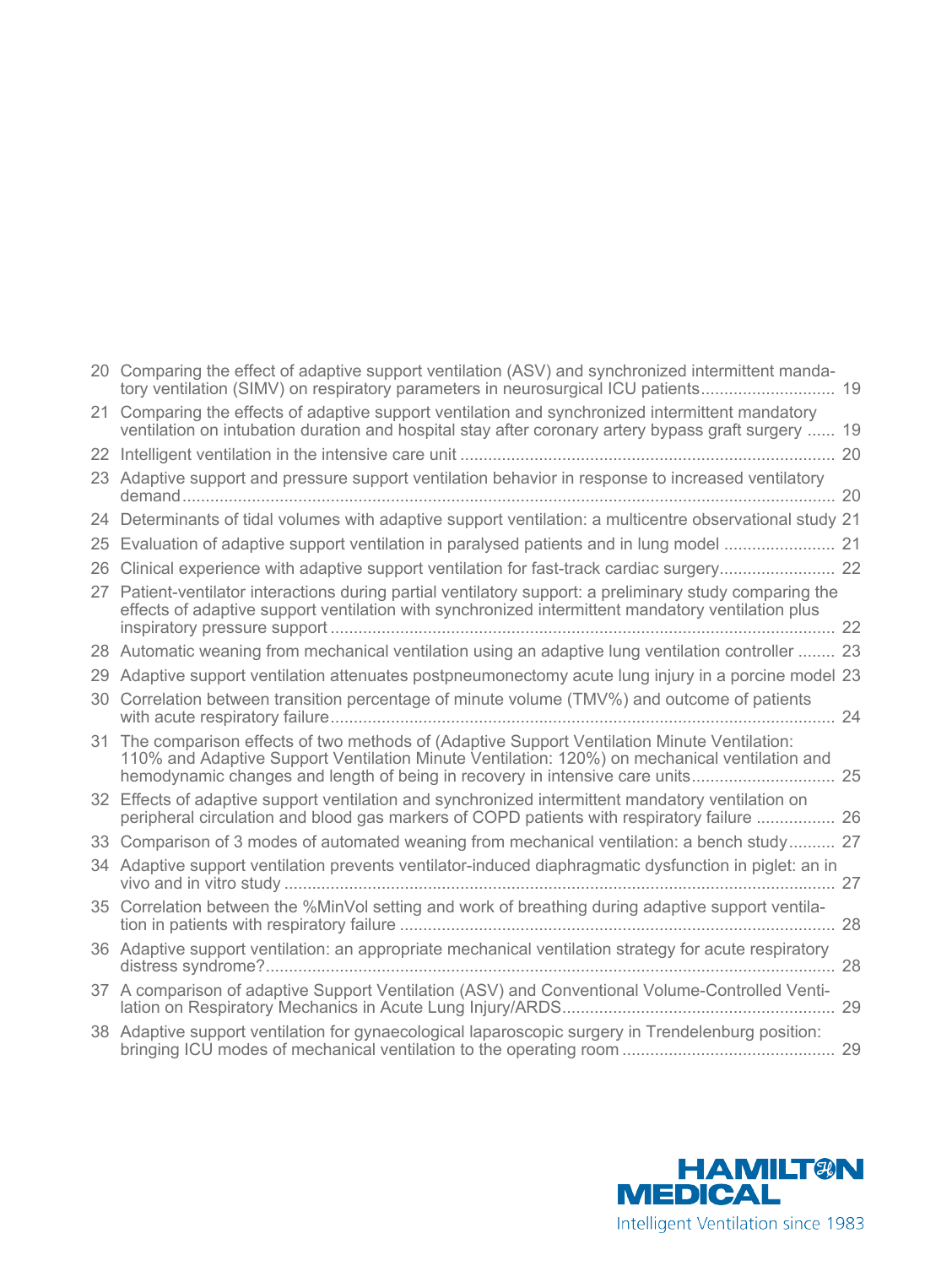| 39 Adaptive Support Ventilation as the sole mode of ventilatory support in chronically ventilated          |  |
|------------------------------------------------------------------------------------------------------------|--|
| 40 Adaptive lung ventilation (ALV) during anesthesia for pulmonary surgery: automatic response to          |  |
| 41 Continuous use of an adaptive lung ventilation controller in critically ill patients in a multi-discip- |  |
| 42 Automatic selection of tidal volume, respiratory frequency and minute ventilation in intubated ICU      |  |
|                                                                                                            |  |
|                                                                                                            |  |
|                                                                                                            |  |
|                                                                                                            |  |
| 46 Automated versus non-automated weaning for reducing the duration of mechanical ventilation for          |  |
|                                                                                                            |  |
|                                                                                                            |  |

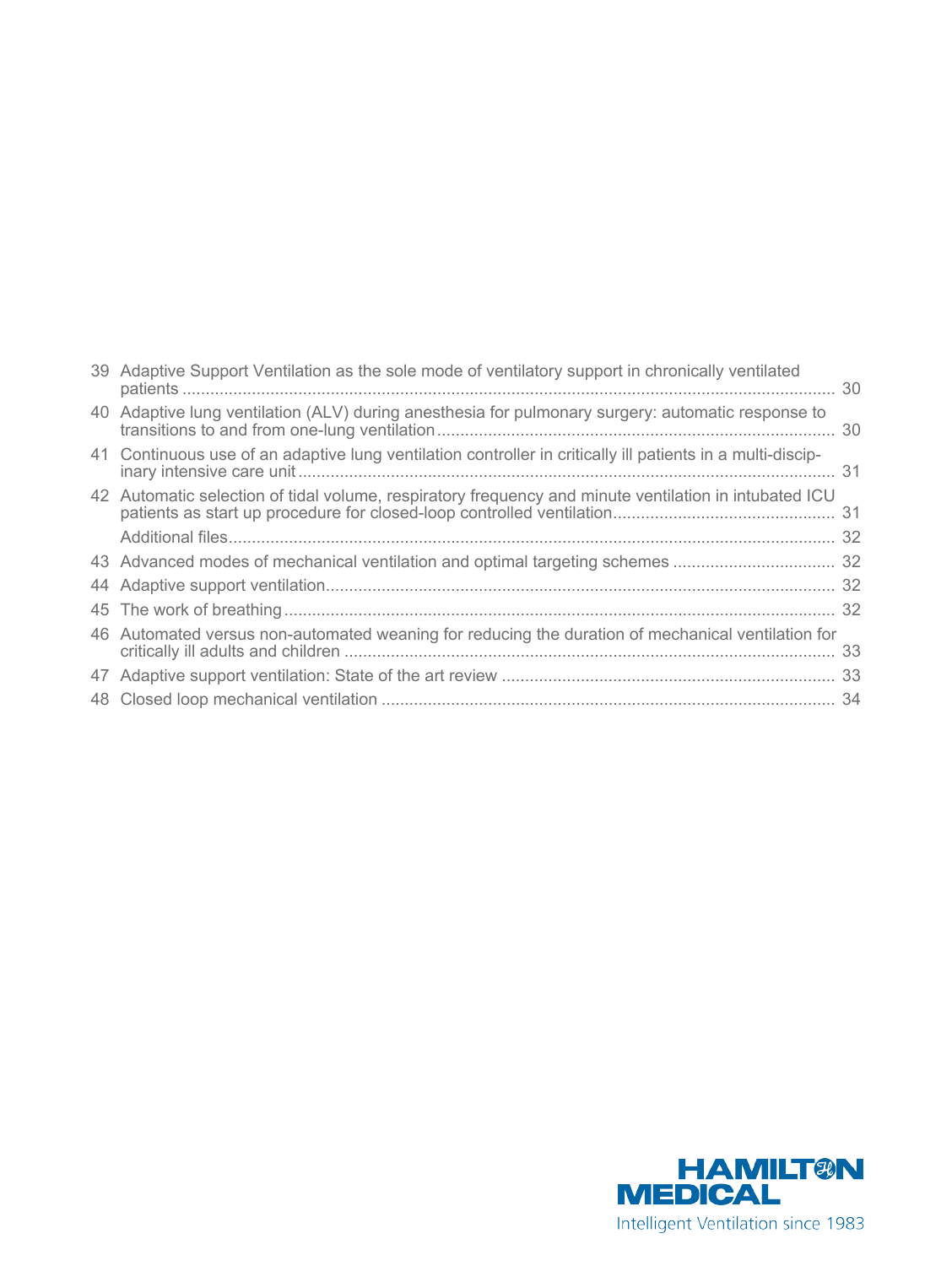#### <span id="page-3-0"></span>A randomized controlled trial comparing the ventilation duration between Adaptive Support Ventilation and Pressure Assist/Control Ventilation in medical patients in the ICU

Kirakli C, Naz I, Ediboglu O, Tatar D, Budak A, Tellioglu E Chest. 2015 Mar 5. [Epub ahead of print] PMID 25742308, **http://www.ncbi.nlm.nih.gov/pubmed/25742308**

| <b>Design</b>       | Randomized controlled trial ASV versus Pressure assist control ventilation                                                                                                                                                                                                                                                                                                                                                                                                                                                                                                                                            |
|---------------------|-----------------------------------------------------------------------------------------------------------------------------------------------------------------------------------------------------------------------------------------------------------------------------------------------------------------------------------------------------------------------------------------------------------------------------------------------------------------------------------------------------------------------------------------------------------------------------------------------------------------------|
| <b>Patients</b>     | 229 medical ICU patients from intubation to extubation                                                                                                                                                                                                                                                                                                                                                                                                                                                                                                                                                                |
| <b>Objectives</b>   | Compare the MV duration, weaning duration, number of manual settings, and weaning<br>succes rates                                                                                                                                                                                                                                                                                                                                                                                                                                                                                                                     |
| <b>Main Results</b> | Total mechanical ventilation duration was significantly shorter in the ASV group, mean 5d<br>[2-6 d] vs 4d [3-9] days). Mechanical ventilation duration until weaning and weaning<br>duration were significantly shorter in the ASV group, mean (84 [43-94] hrs vs. 126<br>[61-165] hrs; 2 [2-2] hrs vs. 44 [2-80] hrs, respectively). ASV required fewer manual<br>settings to reach the desired pH and PaCO2. The number of patients successfully extu-<br>bated on the first attempt was significantly higher in the ASV group. Weaning success and<br>mortality at day 28 were comparable between the two groups. |

**Conclusion** ASV shortens total mechanical ventilation duration and the duration of weaning with fewer manual ventilator settings.



*Figure 1:* ASV shortens total mechanical ventilation duration compared with pressure assist/control ventilation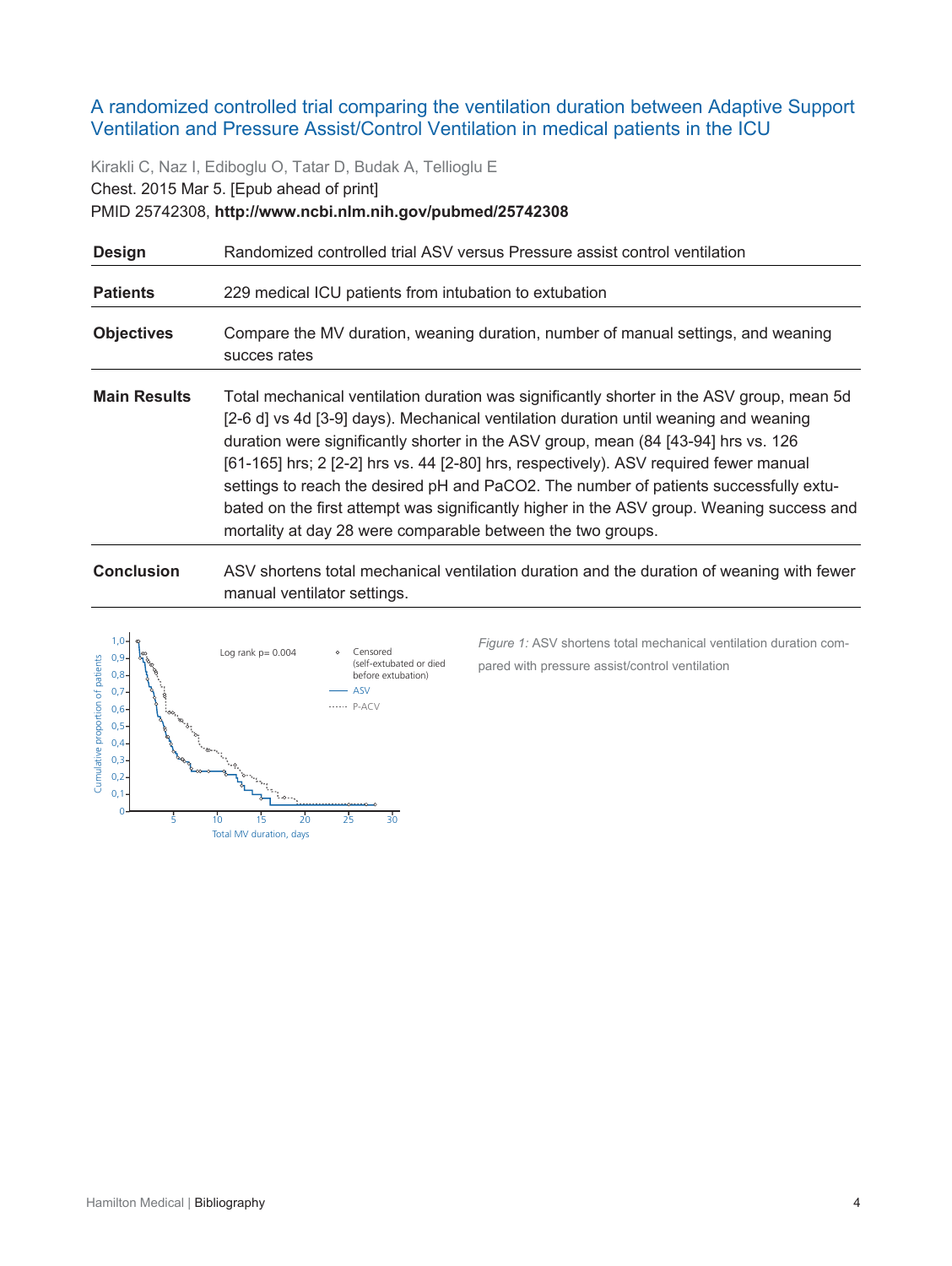## <span id="page-4-0"></span>Adaptive support ventilation for faster weaning in COPD: a randomised controlled trial

Kirakli C, Ozdemir I, Ucar ZZ, Cimen P, Kepil S, Ozkan SA Eur Respir J. 2011 Oct;38(4):774-80 PMID 21406514, **http://www.ncbi.nlm.nih.gov/pubmed/21406514**

| <b>Design</b>       | Randomized controlled trial ASV versus PS                                                                                       |
|---------------------|---------------------------------------------------------------------------------------------------------------------------------|
| <b>Patients</b>     | 97 COPD patients                                                                                                                |
| <b>Objectives</b>   | Compare weaning duration                                                                                                        |
| <b>Main Results</b> | ASV shortened weaning times compared to PS (24 h vs 72 h, p=0.041) with similar<br>succes rate (35/49 for ASV and 33/48 for PS) |
| <b>Conclusion</b>   | ASV was more efficient than PS in COPD patient's weaning.                                                                       |



*Figure 2:* Patients were extubated earlier in ASV group.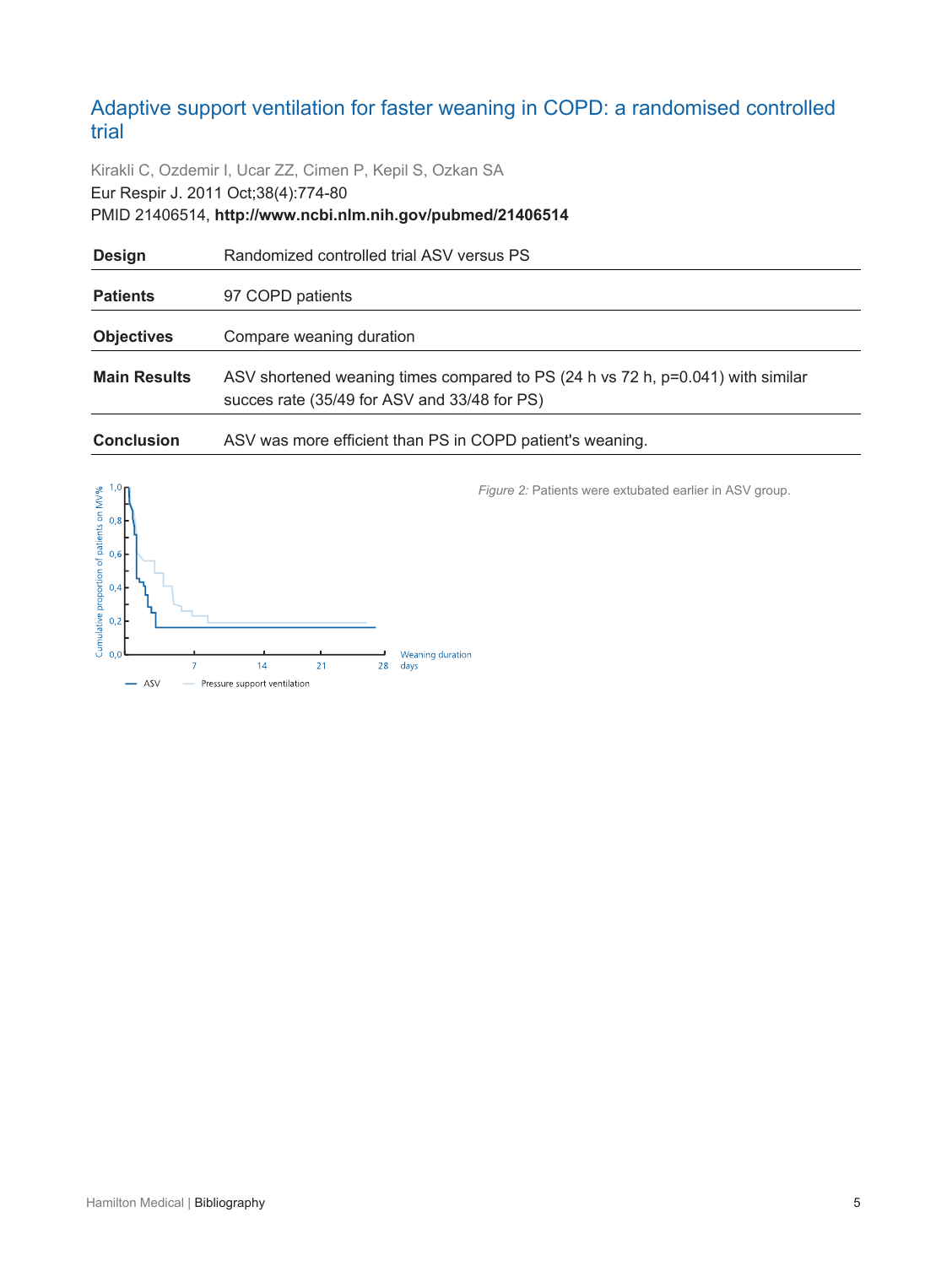## <span id="page-5-0"></span>Adaptive support ventilation for fast tracheal extubation after cardiac surgery: a randomized controlled study

Sulzer CF, Chioléro R, Chassot PG, Mueller XM, Revelly JP Anesthesiology. 2001 Dec;95(6):1339-45 PMID 11748389, **http://www.ncbi.nlm.nih.gov/pubmed/11748389**

| <b>Design</b>       | Randomized controlled trial ASV versus SIMV-PS with reduction of support in 3 phases                                                                                                  |
|---------------------|---------------------------------------------------------------------------------------------------------------------------------------------------------------------------------------|
| <b>Patients</b>     | 36 patients after coronary artery bypass for fast-track cardiac surgery                                                                                                               |
| <b>Objectives</b>   | Show that a protocol of weaning based on ASV could reduce the duration of intubation                                                                                                  |
| <b>Main Results</b> | Duration of intubation was shorter in the ASV group (3.2 [2.5-4.6] vs. 4.1 [3.1-8.6] h; $p <$<br>0.02). Fewer arterial blood gases in ASV group. More fast-track succes in ASV group. |
| <b>Conclusion</b>   | Weaning protocol based on ASV was feasible, accelerated tracheal extubation, and sim-<br>plified ventilatory management in post-cardiac fast-track surgery.                           |

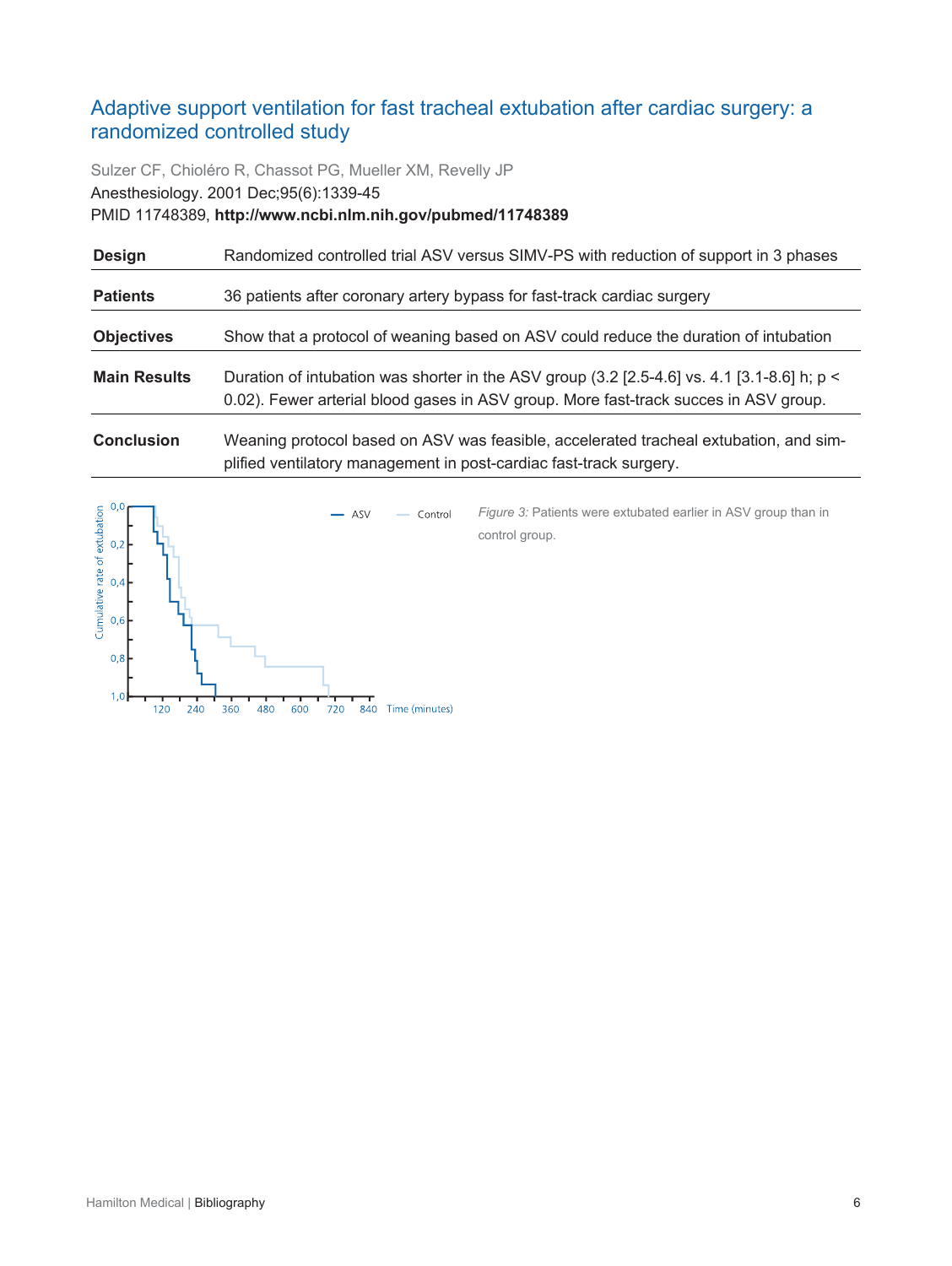## <span id="page-6-0"></span>Comparison of Mechanical Power During Adaptive Support Ventilation Versus Nonautomated Pressure-Controlled Ventilation–A Pilot Study

Buiteman-Kruizinga LA, Mkadmi HE, Schultz MJ, Tangkau PL, van der Heiden PLJ Crit Care Explor. 2021 Feb 15;3(2):e0335 PMID 33604578, **http://www.ncbi.nlm.nih.gov/pubmed/33604578**

| <b>Design</b>       | Single-center, observational prospective pilot study                                                                                                                                                                                                                                                                                                                                                                                             |
|---------------------|--------------------------------------------------------------------------------------------------------------------------------------------------------------------------------------------------------------------------------------------------------------------------------------------------------------------------------------------------------------------------------------------------------------------------------------------------|
| <b>Patients</b>     | 24 passive ICU patients                                                                                                                                                                                                                                                                                                                                                                                                                          |
| <b>Objectives</b>   | To compare the amount of "mechanical power of ventilation" (MP) in Adaptive Support<br>Ventilation (ASV) and nonautomated pressure-controlled ventilation (PCV)                                                                                                                                                                                                                                                                                  |
| <b>Main Results</b> | Compared with PCV, the median MP was lower in ASV (15.1 J/min [10.5–25.7 J/min] vs<br>22.9 J/min [18.7–28.8 J/min]; $p = 0.04$ ). The median tidal volume was not different (7.1)<br>mL/kg [6.7–7.6 mL/kg] vs 7.3 mL/kg [7.0–7.7 mL/kg] PBW). The median maximum airway<br>pressure (23 cmH2O [19–28 cmH2O] vs 28 cmH2O [25–31 cmH2O]; $p = 0.012$ ), and<br>median respiratory rate (18 [16-22] vs 23 [20-25]; $p = 0.012$ ) were lower in ASV. |
| <b>Conclusion</b>   | Compared with PCV, ASV decreased the mechanical power transferred from the<br>ventilator to the respiratory system by lowering pressure and respiratory rate.                                                                                                                                                                                                                                                                                    |

## <span id="page-6-1"></span>Randomized crossover trial to compare driving pressures in a closed-loop and a conventional mechanical ventilation mode in pediatric patients

Ceylan G, Topal S, Atakul G, Colak M, Soydan E, Sandal O, Sari F, Ağın H Pediatr Pulmonol. 2021 Sep;56(9):3035-3043

PMID 34293255, **http://www.ncbi.nlm.nih.gov/pubmed/34293255**

| <b>Design</b>       | Randomized crossover study: 60 min in ASV 1.1 (Adaptive Support Ventilation) and 60<br>min in controlled mandatory ventilation with adaptive pressure ventilation (APV-CMV)                                                                                                                                               |
|---------------------|---------------------------------------------------------------------------------------------------------------------------------------------------------------------------------------------------------------------------------------------------------------------------------------------------------------------------|
| <b>Patients</b>     | 26 pediatric ICU patients with no spontaneous breathing                                                                                                                                                                                                                                                                   |
| <b>Objectives</b>   | To compare the respiratory system driving pressure ( $\Delta P$ ) in ASV 1.1 with $\Delta P$ in a physi-<br>cian-tailored APV-CMV mode                                                                                                                                                                                    |
| <b>Main Results</b> | Tidal volume was lower, while respiratory rate was higher in the ASV 1.1 period than in<br>the APV-CMV period. Plateau pressure measured during occlusion maneuvers was lower<br>in the ASV 1.1 period. $\Delta P$ was lower in ASV 1.1 compared to APV-CMV (10.4 [8.5-12.1]<br>versus 12.4 [10.5-15.3] cmH2O; p < .001). |
| <b>Conclusion</b>   | The driving pressure $(\Delta P)$ applied to the respiratory system in pediatric patients was lower<br>using ASV 1.1 compared to APV-CMV.                                                                                                                                                                                 |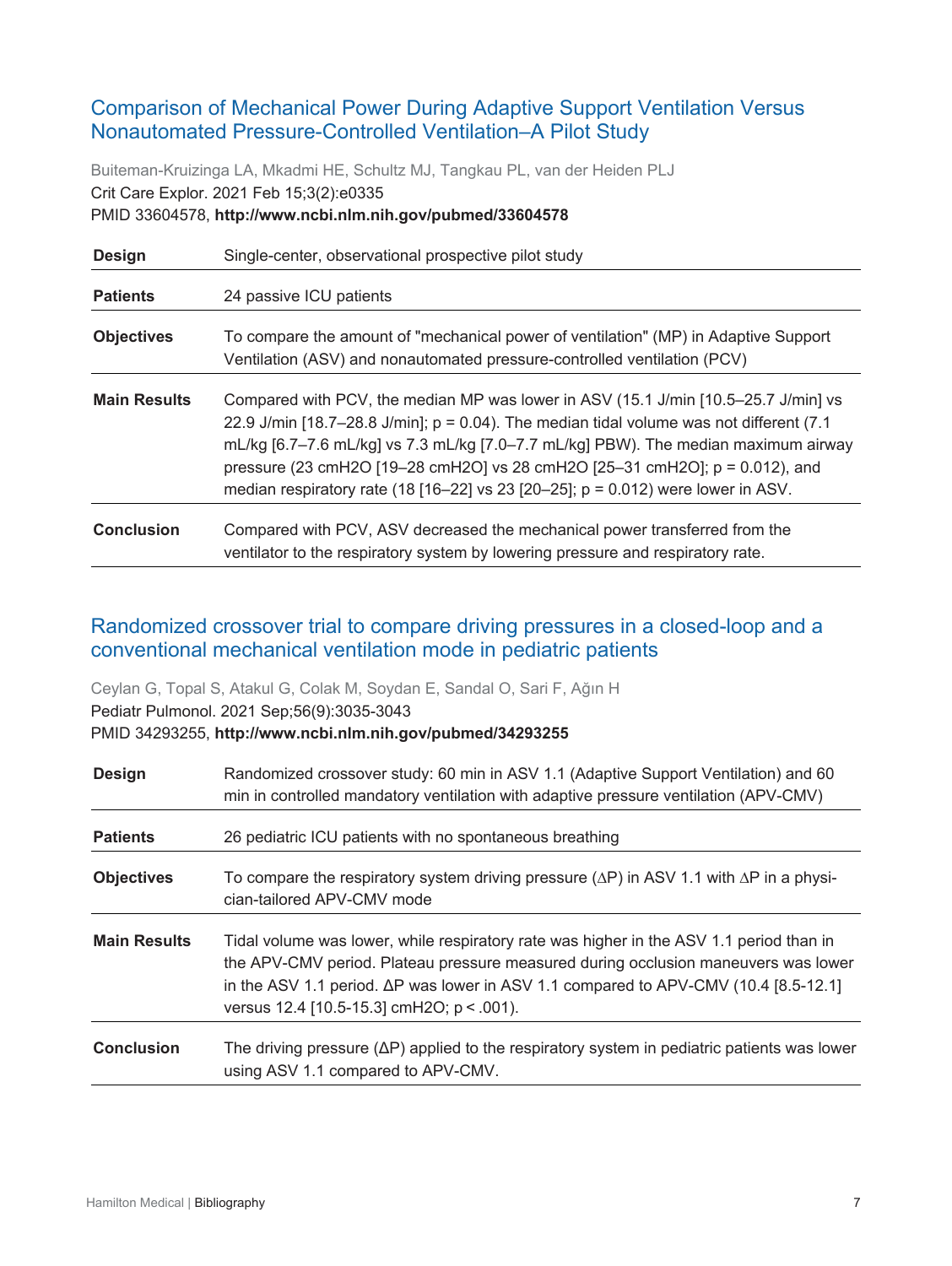## <span id="page-7-0"></span>Adaptive Support Ventilation reduces the incidence of atelectasis in patients undergoing coronary artery bypass grafting: A randomized clinical trial

Moradian ST, Saeid Y, Ebadi A, Hemmat A, Ghiasi MS Anesth Pain Med. 2017 Apr 22;7(3):e44619 PMID 28856111, **http://www.ncbi.nlm.nih.gov/pubmed/28856111**

| <b>Design</b>       | Single-blind randomized clinical trial: ASV versus SIMV and PS                                                                                                                                                                                                                                                                          |
|---------------------|-----------------------------------------------------------------------------------------------------------------------------------------------------------------------------------------------------------------------------------------------------------------------------------------------------------------------------------------|
| <b>Patients</b>     | 115 patients undergoing coronary artery bypass grafting; 57 in ASV group, 58 in control<br>group                                                                                                                                                                                                                                        |
| <b>Objectives</b>   | Compare ASV to SIMV and PS in terms of atelectasis, management of ventilation, and<br>outcome in patients undergoing cardiac surgery                                                                                                                                                                                                    |
| <b>Main Results</b> | The incidence of atelectasis (33% vs 65%), the number of manual changes to ventilator<br>settings (6 $\pm$ 2 vs. 8 $\pm$ 2), the number of alarms (10 $\pm$ 3 vs. 15 $\pm$ 5), and the length of hospital<br>stay $(6\pm1.45 \text{ vs. } 6.69\pm2.04 \text{ days})$ were lower in the intervention group than in the control<br>group. |
| <b>Conclusion</b>   | ASV reduced the incidence of atelectasis in patients undergoing coronary artery bypass<br>grafting and improved the process of weaning.                                                                                                                                                                                                 |

## <span id="page-7-1"></span>A randomized controlled trial of 2 protocols for weaning cardiac surgical patients receiving adaptive support ventilation

Tam MK, Wong WT, Gomersall CD, Tian Q, Ng SK, Leung CC, Underwood MJ

J Crit Care. 2016 Jun;33:163-8 PMID 27006266, **http://www.ncbi.nlm.nih.gov/pubmed/27006266**

| <b>Design</b>       | Randomized controlled trial: ASV with progressive decrease in target minute ventilation or<br>constant target minute ventilation                                                                                                                                                                                                                        |
|---------------------|---------------------------------------------------------------------------------------------------------------------------------------------------------------------------------------------------------------------------------------------------------------------------------------------------------------------------------------------------------|
| <b>Patients</b>     | 52 patients after elective coronary artery bypass surgery                                                                                                                                                                                                                                                                                               |
| <b>Objectives</b>   | Compare the effectiveness of 2 different protocols for weaning                                                                                                                                                                                                                                                                                          |
| <b>Main Results</b> | The duration of mechanical ventilation (145 vs. 309 minutes; $p = 0.001$ ) and intubation<br>(225 vs. 423 minutes; $p = .005$ ) was shorter in the decremental target minute ventilation<br>group compared with the constant target minute ventilation group. There was no differ-<br>ence in terms of adverse effects or mortality between the groups. |
| <b>Conclusion</b>   | A progressive decrease in target minute ventilation after cardiac surgery resulted in a<br>shorter duration of ventilation and intubation.                                                                                                                                                                                                              |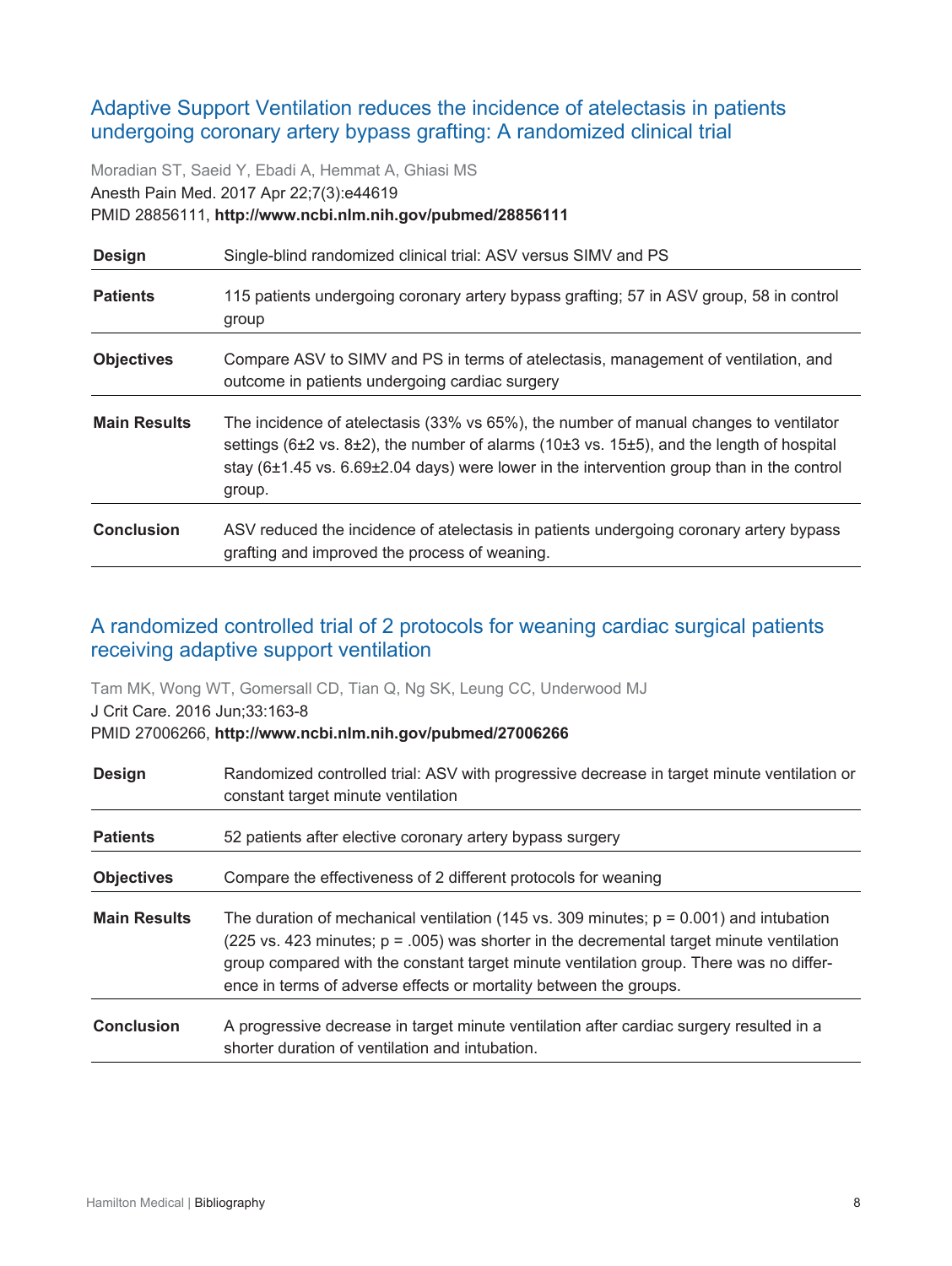## <span id="page-8-0"></span>A randomized controlled trial of adaptive support ventilation mode to wean patients after fast-track cardiac valvular surgery

Zhu F, Gomersall CD, Ng SK, Underwood MJ, Lee A Anesthesiology. 2015 Apr;122(4):832-40 PMID 25569810, **http://www.ncbi.nlm.nih.gov/pubmed/25569810**

| <b>Design</b>       | Randomized controlled trial, ASV versus physician-directed weaning                                                                                                                                                                         |
|---------------------|--------------------------------------------------------------------------------------------------------------------------------------------------------------------------------------------------------------------------------------------|
| <b>Patients</b>     | 68 patient after fast-track cardiac valvular surgery                                                                                                                                                                                       |
| <b>Objectives</b>   | Compare the duration of mechanical ventilation                                                                                                                                                                                             |
| <b>Main Results</b> | Duration of ventilation was shorter in the ASV group 3.4 [2.3 to 4.9] h than in the control<br>group 5.7 [3.6 to 8.2] h ( $p = 0.013$ ). ASV was associated with fewer manual ventilator<br>changes and alarms, and lower airway pressure. |
| <b>Conclusion</b>   | ASV reduces duration of mechanical ventilation after fast-track cardiac valvular surgery<br>and reduces the number of manual ventilator changes and alarms.                                                                                |

## <span id="page-8-1"></span>Adaptive Support Ventilation versus Synchronized Intermittent Mandatory Ventilation with Pressure Support in weaning patients after orthotopic liver transplantation

Celli P, Privato E, Ianni S, Babetto C, D'Arena C, Guglielmo N, Maldarelli F, Paglialunga G, Rossi M, Berloco PB, Ruberto F,Pugliese F

Transplant Proc. 2014 Aug 20 [Epub ahead of print] PMID 25150607, **http://www.ncbi.nlm.nih.gov/pubmed/25150607**

| <b>Design</b>       | Randomized controlled trial, ASV versus SIMV with pressure support                                                                                                                                                                                                                                                                                                                                                                                                                                      |
|---------------------|---------------------------------------------------------------------------------------------------------------------------------------------------------------------------------------------------------------------------------------------------------------------------------------------------------------------------------------------------------------------------------------------------------------------------------------------------------------------------------------------------------|
| <b>Patients</b>     | 20 patients after orthoptic liver transplantation fast-track surgery                                                                                                                                                                                                                                                                                                                                                                                                                                    |
| <b>Objectives</b>   | Compare the duration of intubation, the number of manual settings, high airway pressure<br>(Paw) episodes, and blood gas analysis between the two modes                                                                                                                                                                                                                                                                                                                                                 |
| <b>Main Results</b> | The length of intubation was shorter in the ASV group than in the SIMV group (153 ±22 vs<br>90 $\pm$ 13 minutes, $p = 0.05$ ). Settings modifications were more frequent in the SIMV group<br>vs the ASV group (6 $\pm$ 2 vs1.5 $\pm$ 1; p = .003). Peak presusre (Ppeak) was higher in passive<br>patients in the SIMV group. High Paw alarms were more frequent in the SIMV group in<br>passive patients. The values of pH, PaCO2, and e PaO2 did not differ significantly<br>between the two groups. |
| <b>Conclusion</b>   | ASV is superior in terms of weaning times, and it simplifies respiratory management                                                                                                                                                                                                                                                                                                                                                                                                                     |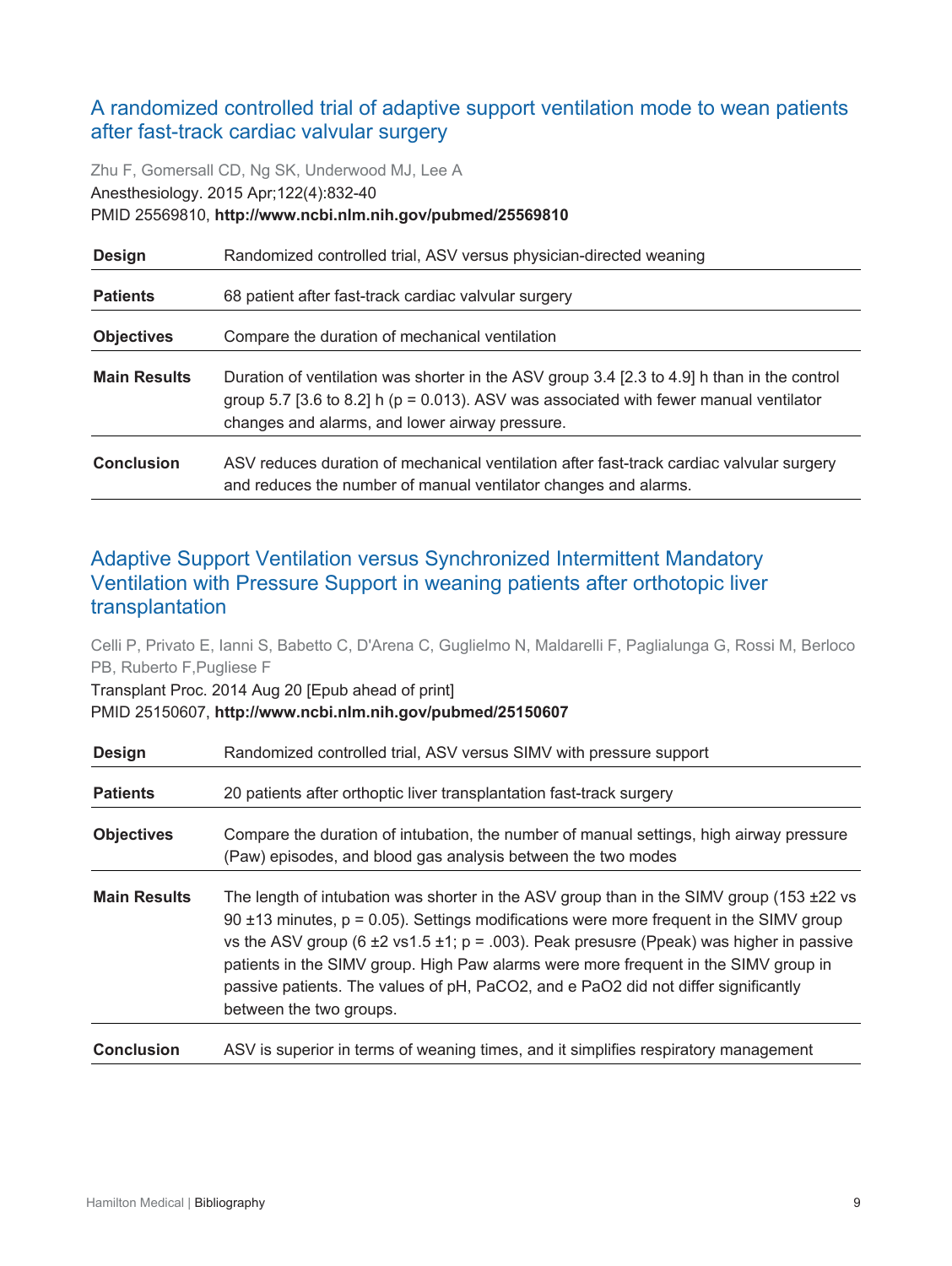## <span id="page-9-0"></span>Randomized controlled trial comparing adaptive-support ventilation with pressureregulated volume-controlled ventilation with automode in weaning patients after cardiac surgery

Gruber PC, Gomersall CD, Leung P, Joynt GM, Ng SK, Ho KM, Underwood MJ Anesthesiology. 2008 Jul;109(1):81-7 PMID 18580176, **http://www.ncbi.nlm.nih.gov/pubmed/18580176**

| <b>Design</b>       | Randomized controlled trial ASV versus PRVC in 3 phases: controlled ventilation,<br>assisted ventilation, T-piece trial                                                                                                                                                                                                |
|---------------------|------------------------------------------------------------------------------------------------------------------------------------------------------------------------------------------------------------------------------------------------------------------------------------------------------------------------|
| <b>Patients</b>     | 48 patients after coronary artery bypass, uncomplicated                                                                                                                                                                                                                                                                |
| <b>Objectives</b>   | Evaluate the duration of intubation, duration of mechanical ventilation, number of arterial<br>blood gases, and number of ventilator setting changes                                                                                                                                                                   |
| <b>Main Results</b> | The duration of intubation and of mechanical ventilation was shorter in the ASV group<br>than in the PRVC group (300 [205-365] vs. 540 [462-580] min; p < 0.05; 165 [120-195] vs.<br>480 [360-510] min; p < 0.05, respectively). There was no difference in the number of<br>arterial blood gases and setting changes. |
| <b>Conclusion</b>   | ASV allowed earlier extubation than PRVC in post-cardiac surgery without increasing the<br>number of clinician interventions.                                                                                                                                                                                          |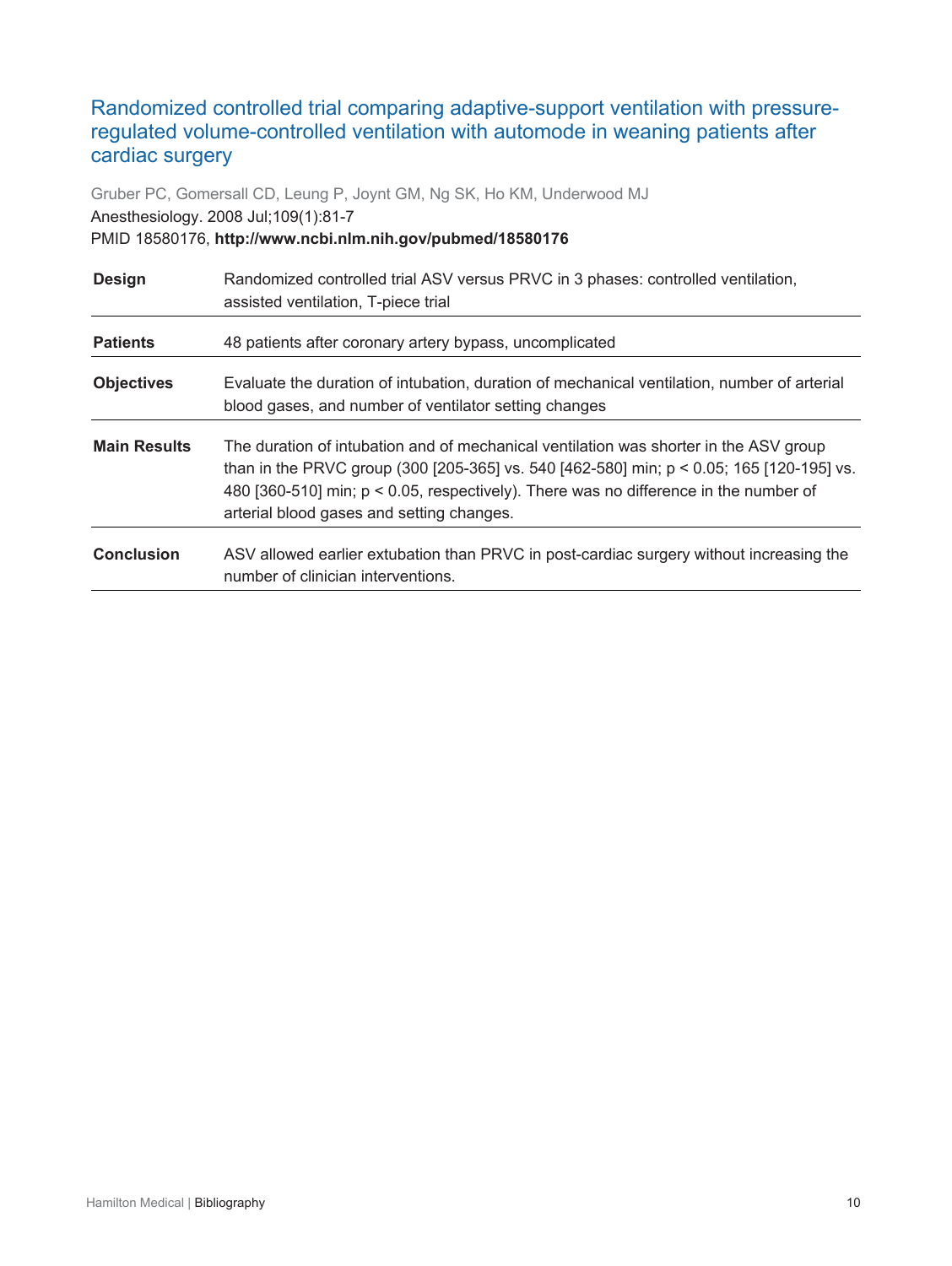## <span id="page-10-0"></span>Automatic "respirator/weaning" with adaptive support ventilation: the effect on duration of endotracheal intubation and patient management

Petter AH, Chioléro RL, Cassina T, Chassot PG, Müller XM, Revelly JP Anesth Analg. 2003 Dec;97(6):1743-50 PMID 14633553, **http://www.ncbi.nlm.nih.gov/pubmed/14633553**

| <b>Design</b>       | Randomized controlled trial ASV versus SIMV-PS for post-cardiac fast-track surgery. 3<br>phases: controlled ventilation, supported ventilation, and SBT.                                                                                                                                                               |
|---------------------|------------------------------------------------------------------------------------------------------------------------------------------------------------------------------------------------------------------------------------------------------------------------------------------------------------------------|
| <b>Patients</b>     | 34 uncomplicated cardiac surgery patients                                                                                                                                                                                                                                                                              |
| <b>Objectives</b>   | Evaluate the effect of ASV on ventilator management and its ability to perform respiratory<br>weaning                                                                                                                                                                                                                  |
| <b>Main Results</b> | ASV required fewer ventilator setting manipulations (2.4 $\pm$ 0.7 vs 4.0 $\pm$ 0.8 manipulations<br>per patient; p < 0.05) and endured less high-inspiratory pressure alarms (0.7 ±2.4 vs 2.9<br>$\pm 3.0$ ; p < 0.05) than SIMV-PS. There was no difference in duration of mechanical ventila-<br>tion and ICU stay. |
| <b>Conclusion</b>   | ASV resulted in an outcome similar to the control group with less manipulation: it could<br>simplify management of post-cardiac surgery patients.                                                                                                                                                                      |
| <b>Comment</b>      | Minute volume settings was left at 100% in the study. A further reduction may have<br>transitioned patients to spontaneous breathing faster.                                                                                                                                                                           |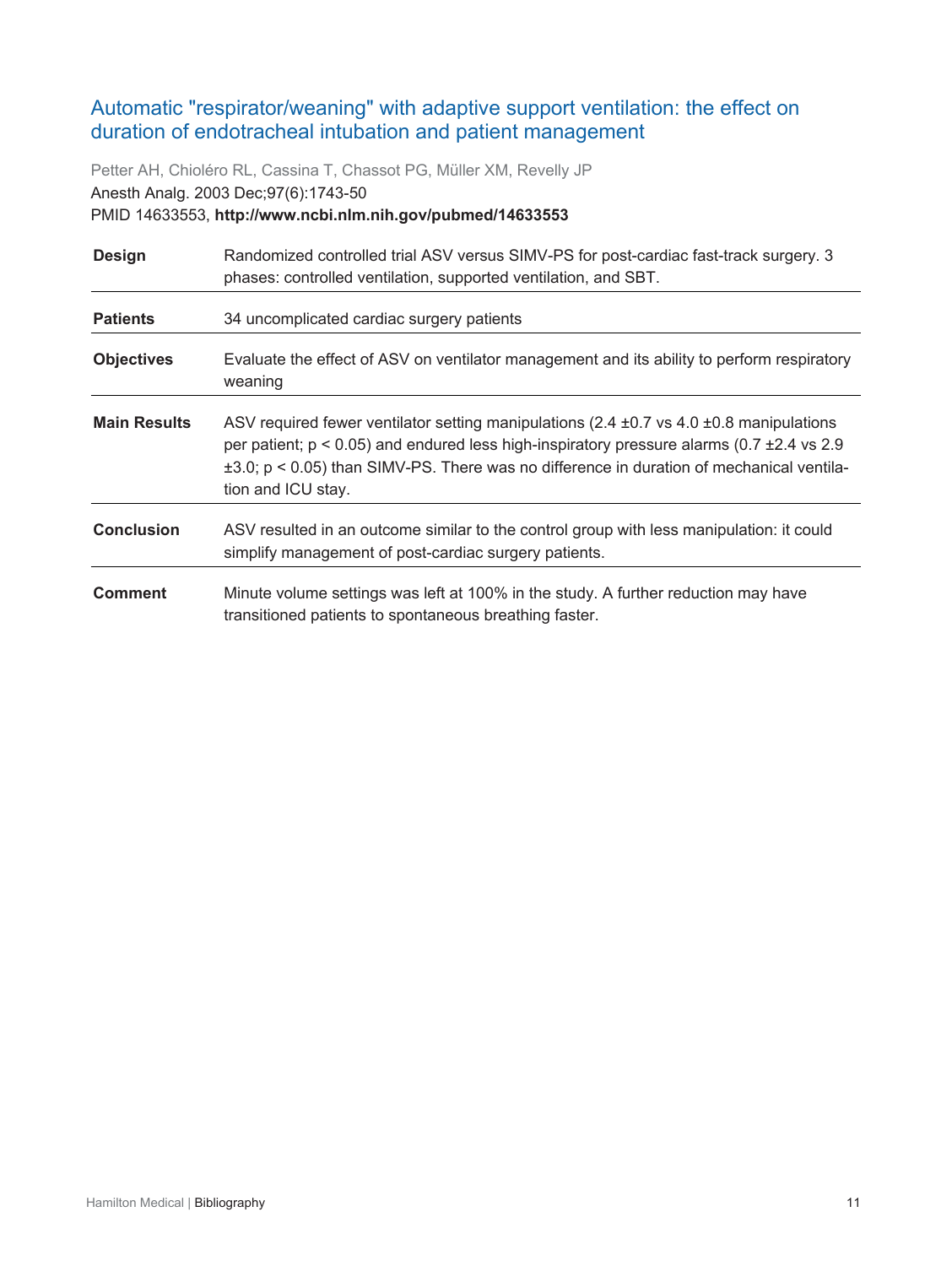## <span id="page-11-0"></span>Adaptive support ventilation for complete ventilatory support in ARDS: a pilot randomized controlled trial

Agarwal R, Srinivasan A, Aggarwal AN, Gupta D Respirology. 2013 Oct;18(7):1108-1 PMID 23711230, **http://www.ncbi.nlm.nih.gov/pubmed/23711230**

| <b>Design</b>       | Pilot randomized controlled trial ASV versus VC                                                                                                                                                                                                                                                                                             |
|---------------------|---------------------------------------------------------------------------------------------------------------------------------------------------------------------------------------------------------------------------------------------------------------------------------------------------------------------------------------------|
| <b>Patients</b>     | 48 ARDS patients                                                                                                                                                                                                                                                                                                                            |
| <b>Objectives</b>   | Compare the outcomes                                                                                                                                                                                                                                                                                                                        |
| <b>Main Results</b> | Duration of mechanical ventilation (6 d for VC vs 5 d for ASV, p=0.51), ICU (9 d for VC vs<br>8 d for ASV, p=0.9), and hospital stay (11 d for VC vs 11 d for ASV, p=0.97), sedation<br>doses, ease of use, and number of arterial blood gases were similar in the two groups. Vt<br>was between 6 and 7 ml/kg during the first seven days. |
| <b>Conclusion</b>   | ASV was usable in ARDS patients, providing the same outcomes as VC.                                                                                                                                                                                                                                                                         |
| <b>Comment</b>      | The sample size of this study could not show reduction of duration of mechanical ventila-<br>tion (for comparison = 861 patients were necessary in ARDSnet trial) but there was a non-<br>significant reduction of duration of mechanical ventilation and ICU stay in the ASV group.                                                        |



*Figure 4:* Tidal volume was between 6 and 7 mL/kg in ASV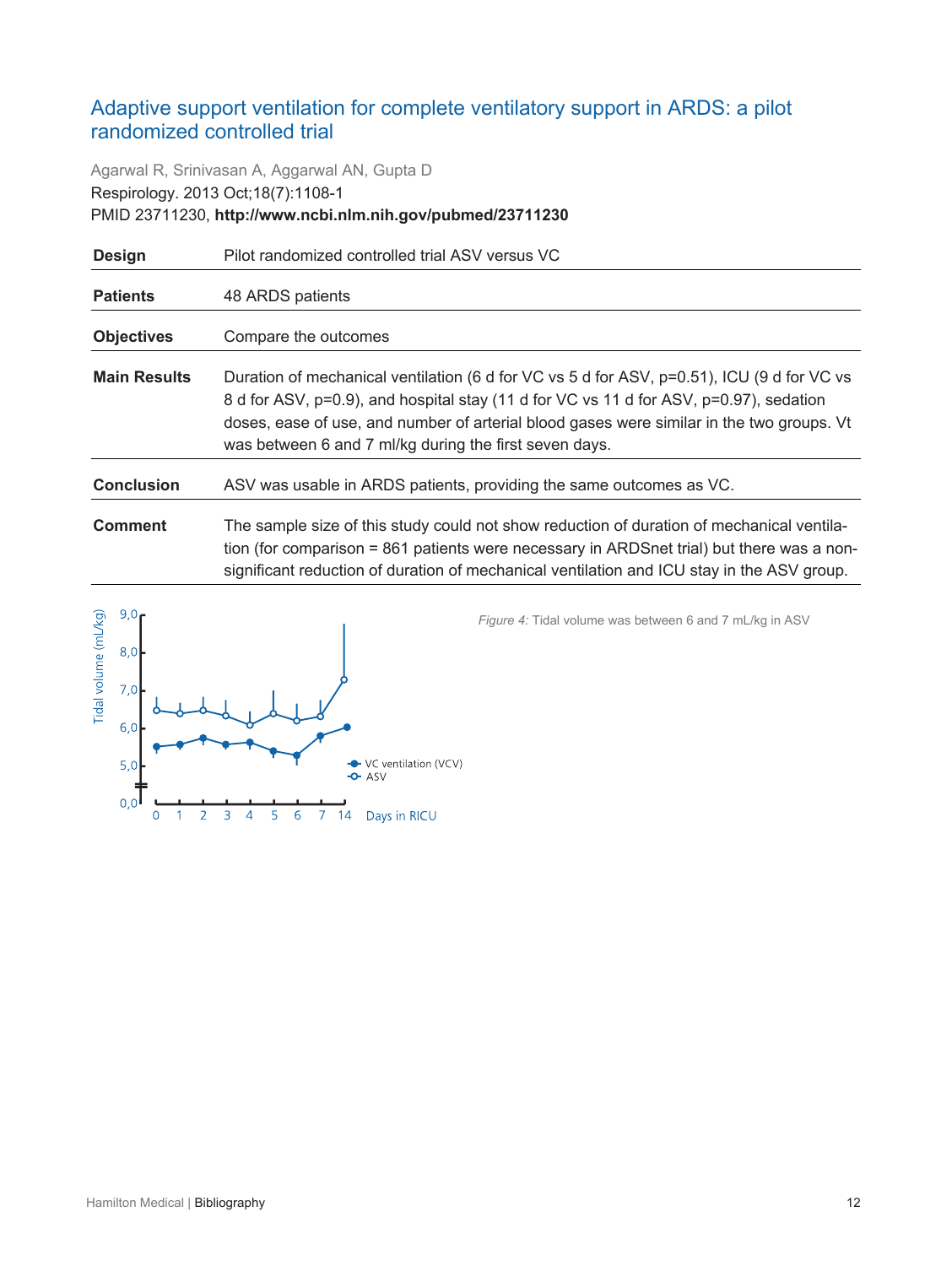## <span id="page-12-0"></span>Human versus Computer Controlled Selection of Ventilator Settings: An Evaluation of Adaptive Support Ventilation and Mid-Frequency Ventilation

Mireles-Cabodevila E, Diaz-Guzman E, Arroliga AC, Chatburn RL Crit Care Res Pract. 2012 Sep;2012:204314 PMID 23119152, **http://www.ncbi.nlm.nih.gov/pubmed/23119152**

| Comparative simulation study                                                                                                                                                                                               |
|----------------------------------------------------------------------------------------------------------------------------------------------------------------------------------------------------------------------------|
| Lung simulator: normal lungs, ARDS, obesity, COPD, asthma                                                                                                                                                                  |
| Compare the automatic settings with survey-derived values                                                                                                                                                                  |
| Difference between Vt in ASV and clinician selected for normal lungs, ARDS, obesity,<br>COPD were negligible (-0.9 ml to 0.7 ml). For asthma, Vt selected by ASV was greater<br>than that selected by clinician by 3,9 mL. |
|                                                                                                                                                                                                                            |

**Conclusion** Negligible differences occurred between ventilator settings selected by ASV and the clinician in different scenarios, except in asthma.



Obesity

Clinician-selected settings

COPD

Asthma

ARDS

**The State** 

Normal

ASV

*Figure 5:* The only clinically relevant difference between the survey and the ASV settings was the higher Vt in status asthmaticus (but nonsignificant difference). Increasing Vt lead to decreased RR to avoid dynamic hyperinflation.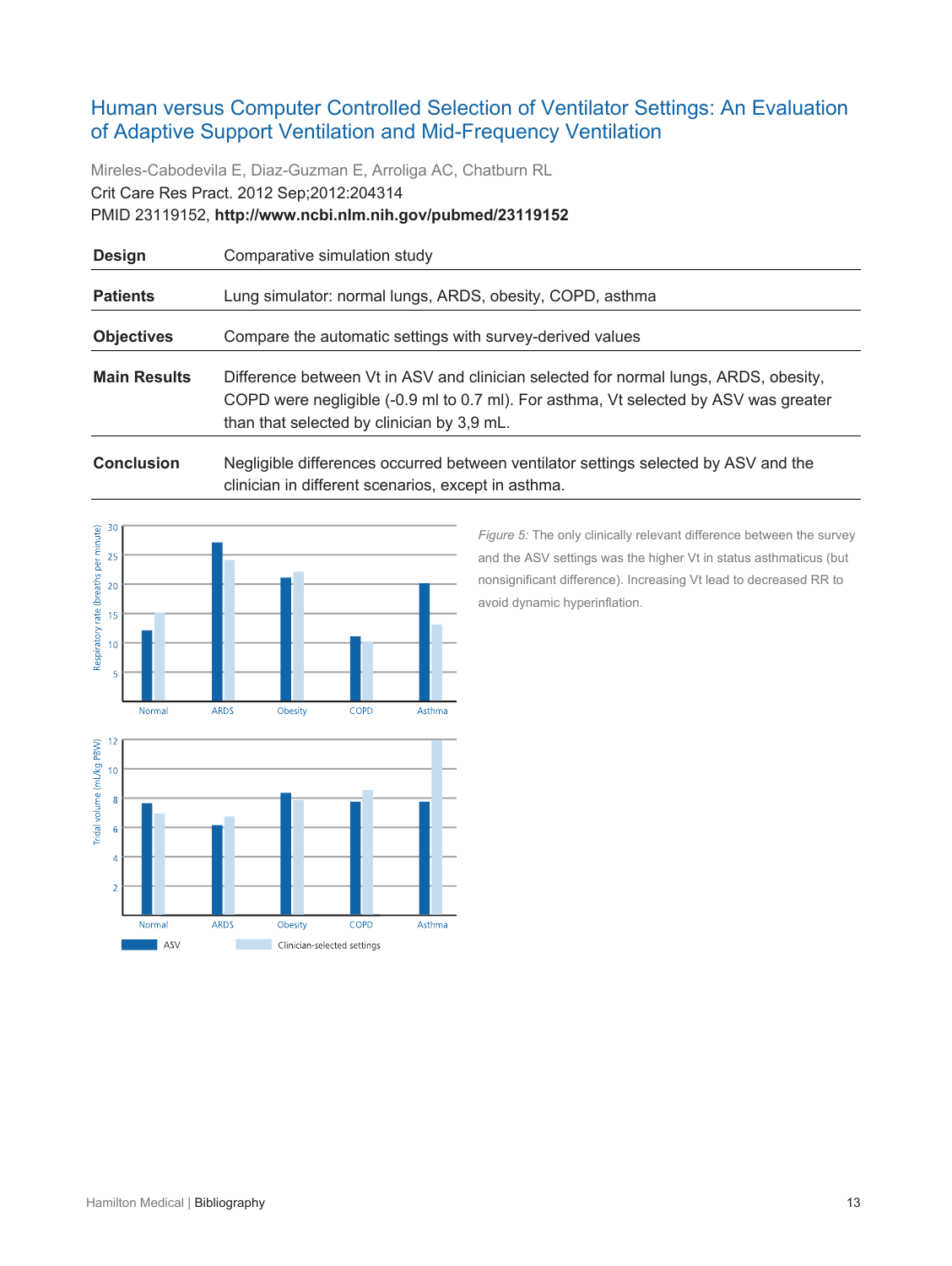## <span id="page-13-0"></span>Effects of implementing adaptive support ventilation in a medical intensive care unit

Chen CW, Wu CP, Dai YL, Perng WC, Chian CF, Su WL, Huang YC Respir Care. 2011 Jul;56(7):976-83 PMID 21352661, **http://www.ncbi.nlm.nih.gov/pubmed/21352661**

| <b>Design</b>       | Before/after study 6 months before ASV implementing                                                                                                                                                                                                                                            |
|---------------------|------------------------------------------------------------------------------------------------------------------------------------------------------------------------------------------------------------------------------------------------------------------------------------------------|
| <b>Patients</b>     | 70 patients before (SIMV-PS) and 79 patients ventilated with ASV, in medical ICU                                                                                                                                                                                                               |
| <b>Objectives</b>   | Evaluate the effect of ASV in patients recovering from acute respiratory failure                                                                                                                                                                                                               |
| <b>Main Results</b> | In the ASV group, 20% of the patients achieved extubation readiness within 1 day,<br>compared to 4% in the non-ASV group. Patients in the ASV group were more likely to be<br>free from mechanical ventilation at 3 weeks. Time-to-extubation readiness was 2 days<br>shorter in the ASV group |

**Conclusion** ASV allowed early identification of extubation readiness and reduced weaning duration.



*Figure 6:* ASV reduced time to extubation readiness compared to conventional ventilation.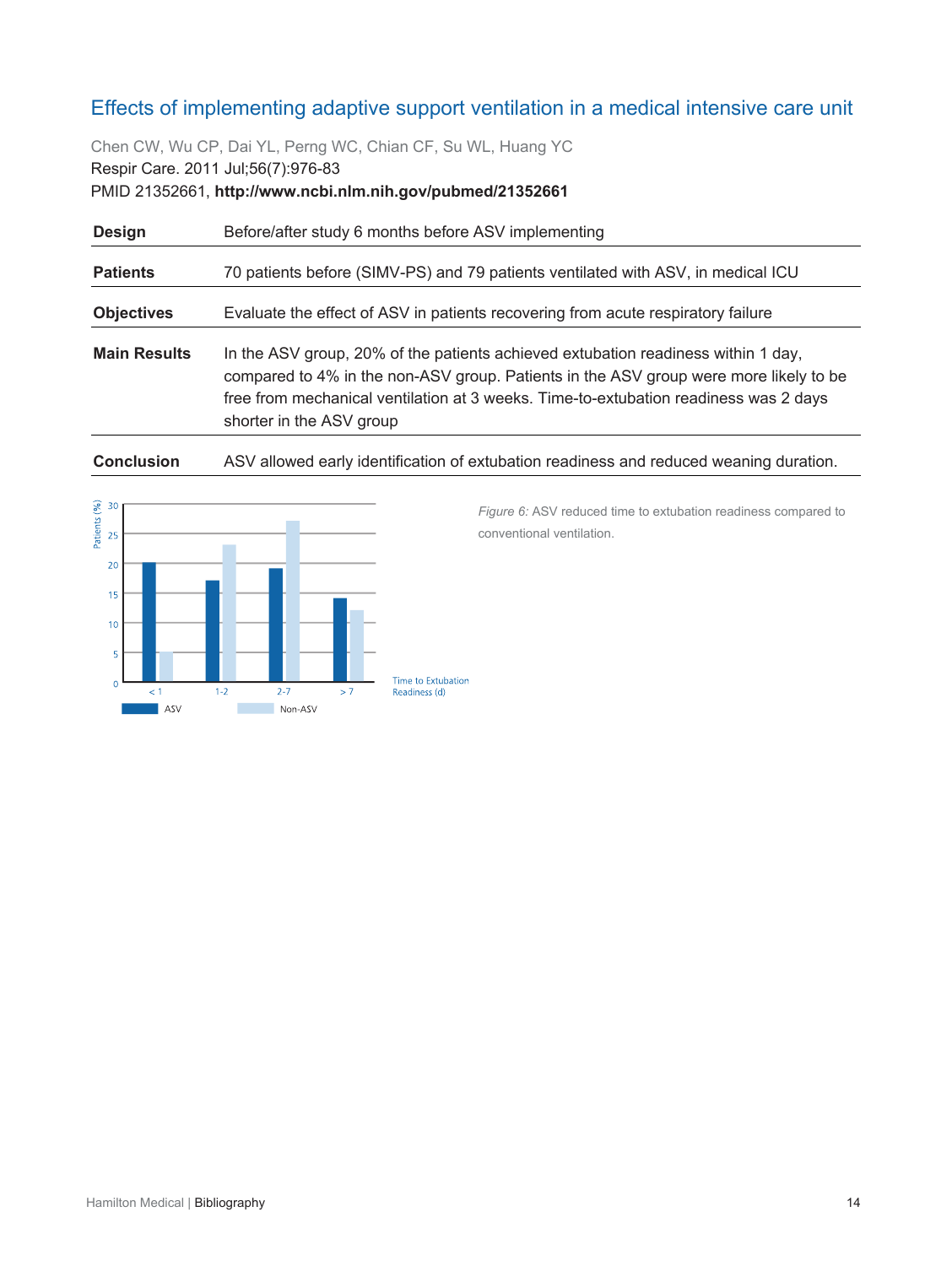## <span id="page-14-0"></span>Adaptive support ventilation versus conventional ventilation for total ventilatory support in acute respiratory failure

Iotti GA, Polito A, Belliato M, Pasero D, Beduneau G, Wysocki M, Brunner JX, Braschi A, Brochard L, Mancebo J, Ranieri VM, Richard JC, Slutsky AS Intensive Care Med. 2010 Aug;36(8):1371-9 PMID 20502870, **http://www.ncbi.nlm.nih.gov/pubmed/20502870**

| <b>Design</b>       | Prospective multicenter (6 european ICU) crossover study VC/PC switched for ASV with<br>isoMV for 30 min, and 30 min more to achieve isoPaCO2, if necessary                                                                                                                                                                                                   |
|---------------------|---------------------------------------------------------------------------------------------------------------------------------------------------------------------------------------------------------------------------------------------------------------------------------------------------------------------------------------------------------------|
| <b>Patients</b>     | 88 patients in 3 groups: 22 normal lung, 36 restrictive disease, 30 obstructive disease                                                                                                                                                                                                                                                                       |
| <b>Objectives</b>   | Compare the short-term effects of ASV with VC or PC in passive patient                                                                                                                                                                                                                                                                                        |
| <b>Main Results</b> | PaCO2 was lower with ASV than controlled ventilation for the same MV. For the same<br>PaCO2, ASV was associated with lower MV than controlled ventilation. Work of inspira-<br>tion was lower during the ASV period. The combination Vt-RR varied with the group: lower<br>Vt in patients with restrictive disease and prolonged Texp in obstructive patients |

#### **Conclusion** ASV performed more effective ventilation than conventional modes



*Figure 7:* Ventilatory patterns were different between ASV and conventional ventilation. In obstructive patients, ASV provided more effective ventilation with higher Vt and lower RR than conventional ventilation. In restrictive patients, ASV decreased RR.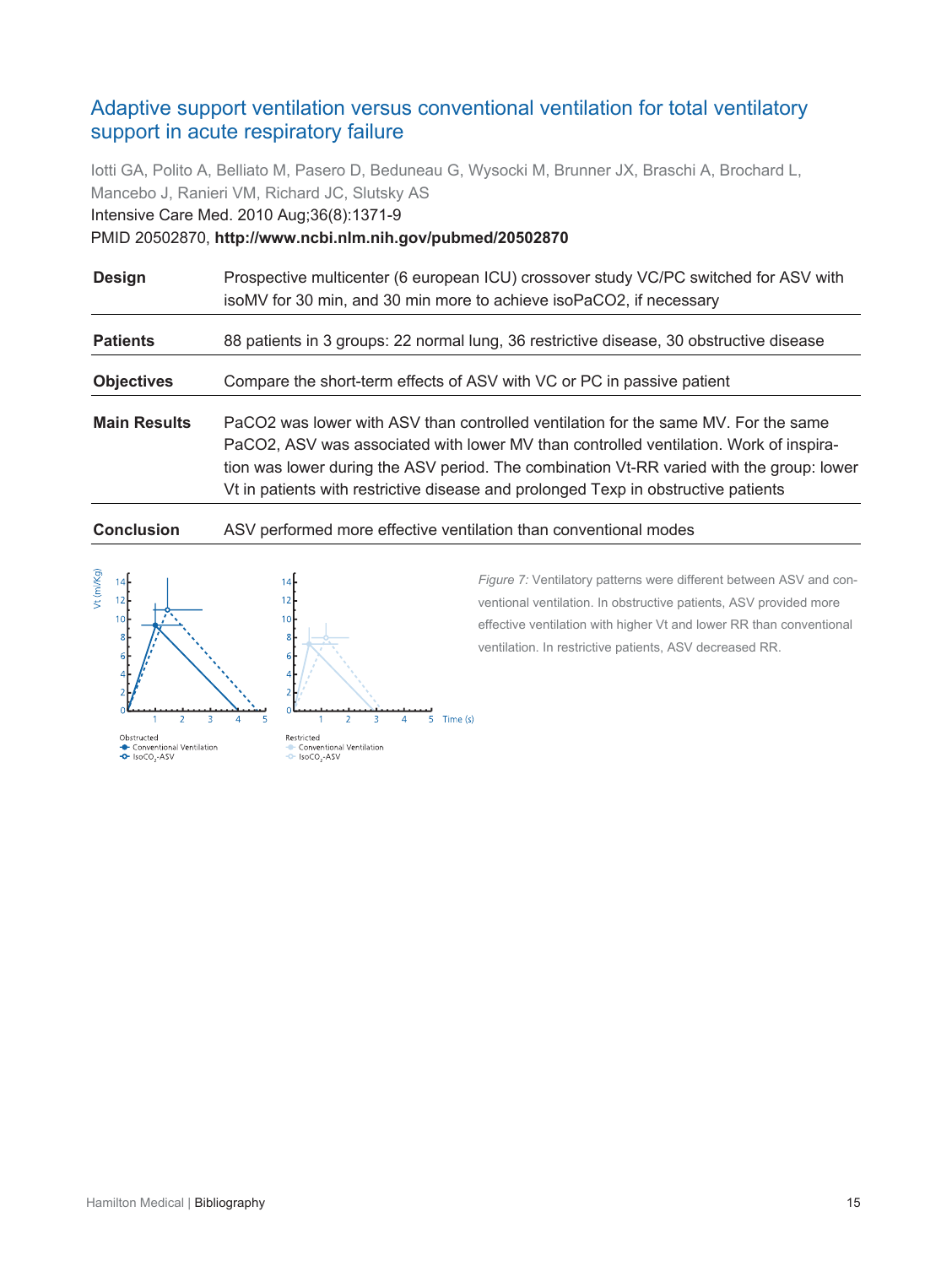## <span id="page-15-0"></span>Automatic selection of breathing pattern using adaptive support ventilation

Arnal JM, Wysocki M, Nafati C, Donati S, Granier I, Corno G, Durand-Gasselin J Intensive Care Med. 2008 Jan;34(1):75-81 PMID 17846747, **http://www.ncbi.nlm.nih.gov/pubmed/17846747**

| <b>Design</b>       | Prospective observational cohort study                                                                                                                                                                                                                                                                                                                                               |
|---------------------|--------------------------------------------------------------------------------------------------------------------------------------------------------------------------------------------------------------------------------------------------------------------------------------------------------------------------------------------------------------------------------------|
| <b>Patients</b>     | 243 ICU patients                                                                                                                                                                                                                                                                                                                                                                     |
| <b>Objectives</b>   | Compare settings automatically determined by ASV in 5 lung conditions: normas lungs,<br>ARDS, COPD, chest wall stifness, acute respiratory failure.                                                                                                                                                                                                                                  |
| <b>Main Results</b> | On passive ventilation days, Vt-RR were different according to lung condition. On passive<br>normal ventilation days, Vt was lower (8,3 ml/kgPBW) than in passive COPD days (9,3 ml/<br>kgPBW) and higher than in passive ALI/ARDS days $(7,6m\ddot{o}/kgPBW, p < 0,05)$ . On pas-<br>sive normal ventilation day, RR (14/min) was lower than in passive ALI/ARDS days (18/<br>min). |

#### **Conclusion** On passive ventilation days, ASV selected different Vt-RR combinations based on respiratory mechanics



*Figure 8:* Vt and respiratory rate were different in all ventilation days and passive ventilation days according to lung condition.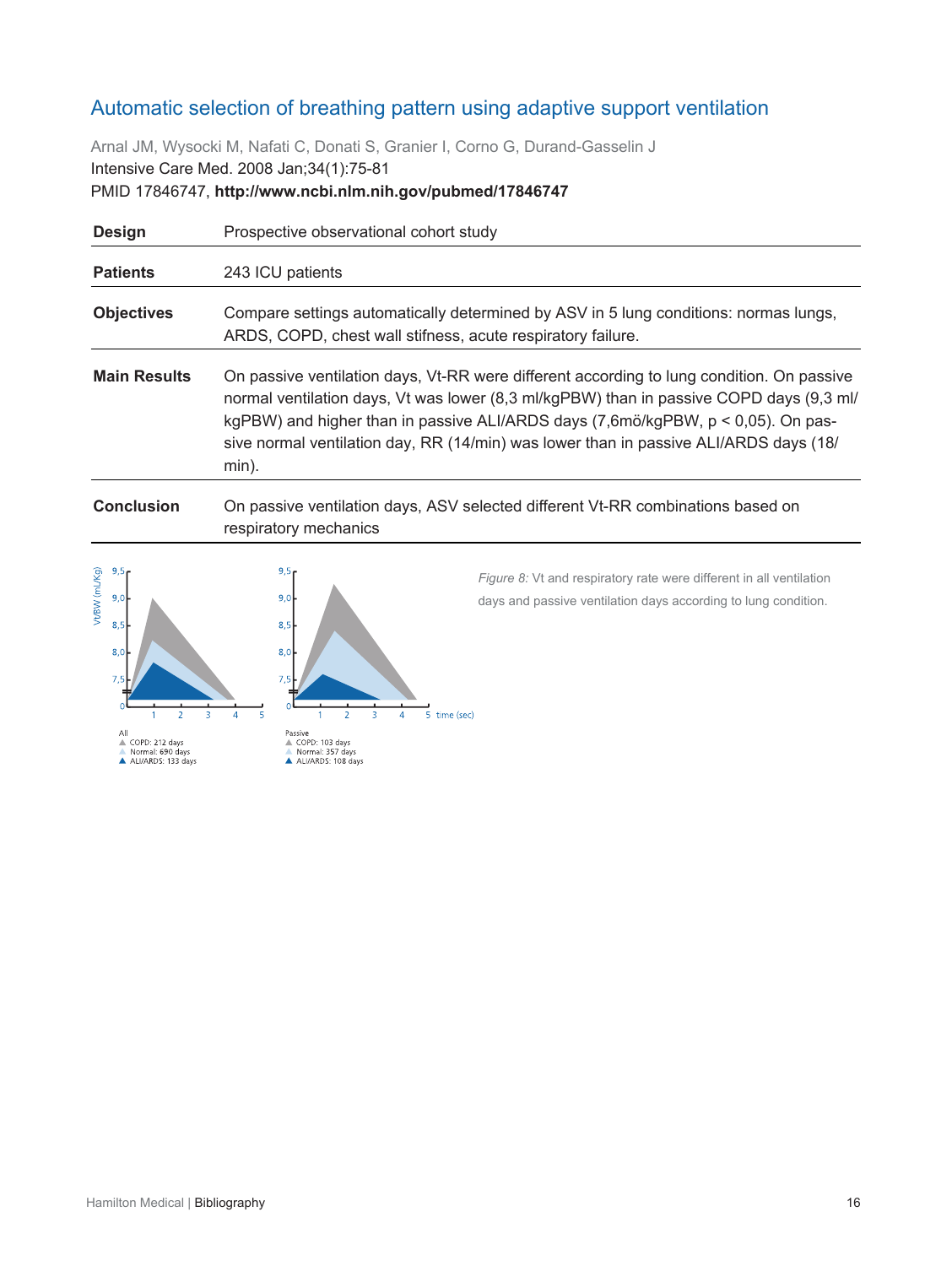## <span id="page-16-0"></span>Comparisons of metabolic load between adaptive support ventilation and pressure support ventilation in mechanically ventilated ICU patients

Chen YH, Hsiao HF, Hsu HW, Cho HY, Huang CC.

Can Respir J. 2020 Jan 28;2020:2092879

#### PMID 32076468, **http://www.ncbi.nlm.nih.gov/pubmed/32076468**

| <b>Design</b>       | Prospective study: Sequential 20 min in pressure support ventilation (PSV) followed by 20<br>min in adaptive support ventilation (ASV)                                                     |
|---------------------|--------------------------------------------------------------------------------------------------------------------------------------------------------------------------------------------|
| <b>Patients</b>     | 24 ICU patients                                                                                                                                                                            |
| <b>Objectives</b>   | Compare the metabolic load between ASV and PSV                                                                                                                                             |
| <b>Main Results</b> | The energy expenditure in ASV was lower than in PSV at support levels of 0 cmH2O, 8<br>cmH2O, and 12 cmH2O. The VO2, VCO2, and P0.1 in PSV were significantly higher than<br>those in ASV. |
| <b>Conclusion</b>   | ASV set for full support was associated with a lower metabolic load and respiratory drive<br>than PSV                                                                                      |

## <span id="page-16-1"></span>Adaptive Support Ventilation attenuates ventilator induced lung injury: human and animal study

Dai YL, Wu CP, Yang GG, Chang H, Peng CK, Huang KL Int J Mol Sci. 2019 Nov 21;20(23):5848 PMID 31766467, **http://www.ncbi.nlm.nih.gov/pubmed/31766467**

| <b>Design</b>       | Prospective randomized trial (adaptive support ventilation (ASV) versus pressure-control<br>ventilation (PCV)) and animal study (ASV versus volume-control ventilation (VCV))                                                                            |
|---------------------|----------------------------------------------------------------------------------------------------------------------------------------------------------------------------------------------------------------------------------------------------------|
| <b>Patients</b>     | 15 ARDS patients and 18 piglets                                                                                                                                                                                                                          |
| <b>Objectives</b>   | Evaluate whether ASV can provide a protective ventilation pattern to decrease the risk of<br>ventilator-induced lung injury (VILI)                                                                                                                       |
| <b>Main Results</b> | In the ARDS patients, there was no difference in respiratory parameters between the<br>groups. In the animal experiments, the ASV group had lower alveolar strain, less lung<br>injury and greater alveolar fluid clearance compared with the VCV group. |
| <b>Conclusion</b>   | ASV mode is capable of providing a ventilation pattern fitting into the lung-protective<br>strategy and may effectively reduce the risk or severity of VILI in an animal model                                                                           |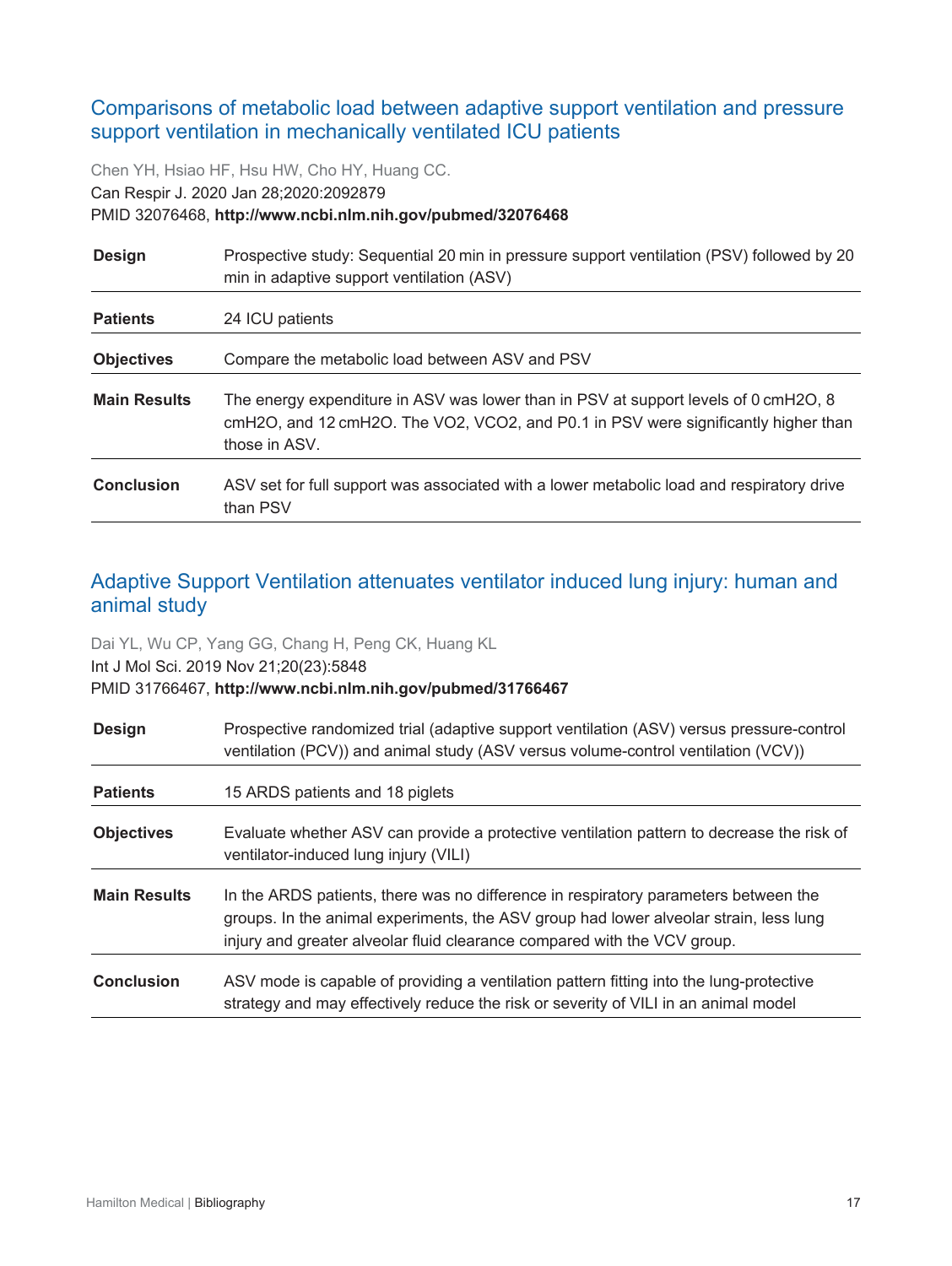## <span id="page-17-0"></span>Randomized Controlled Trial of Noninvasive Ventilation with Pressure Support Ventilation and Adaptive Support Ventilation in Acute Exacerbation of COPD: A Feasibility Study

Sehgal IS, Kalpakam H, Dhooria S, Aggarwal AN, Prasad KT, Agarwal R COPD. 2019 Apr;16(2):168-173 PMID 31161812, **http://www.ncbi.nlm.nih.gov/pubmed/31161812**

| <b>Design</b>       | Randomized controlled trial Adaptive Support Ventilation (ASV) versus Pressure Support<br>Ventilation (PSV) during Noninvasive Ventilation (NIV)                                                                                                                                                                                    |
|---------------------|-------------------------------------------------------------------------------------------------------------------------------------------------------------------------------------------------------------------------------------------------------------------------------------------------------------------------------------|
| <b>Patients</b>     | 74 patients with acute exacerbation of COPD: 38 in PSV group, 36 in ASV group                                                                                                                                                                                                                                                       |
| <b>Objectives</b>   | Compare the delivery of NIV with PSV and ASV in terms of NIV failure and outcomes                                                                                                                                                                                                                                                   |
| <b>Main Results</b> | The NIV failure rate was similar in the two groups (PSV vs. ASV: $34.2\%$ vs. 22.2%, p =<br>0.31). There was a non-significant decrease in both the intubation rate (21.1% in PSV vs.<br>11.1% in ASV) and the requirement of NIV within 48 h (7.9% in PSV vs. 0% in ASV) in the<br>ASV group. There was no difference in outcomes. |
| <b>Conclusion</b>   | The application of NIV using ASV was associated with a similar success rate to PS in<br>patients with acute exacerbation of COPD.                                                                                                                                                                                                   |
| <b>Comment</b>      | The inspiratory pressure was higher in the ASV group, which could explain the lower NIV<br>failure rate.                                                                                                                                                                                                                            |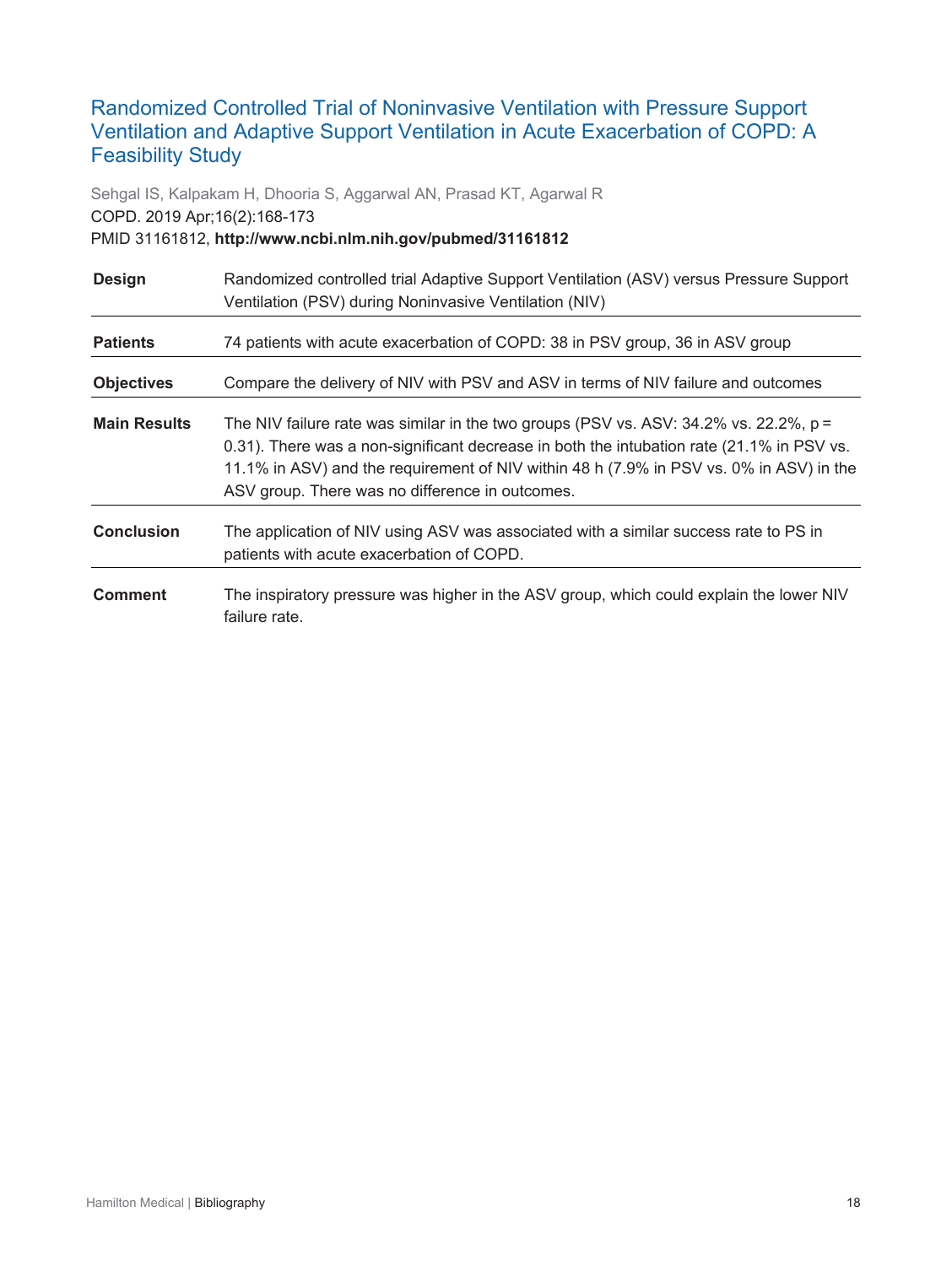## <span id="page-18-0"></span>Comparing the effect of adaptive support ventilation (ASV) and synchronized intermittent mandatory ventilation (SIMV) on respiratory parameters in neurosurgical ICU patients

Ghodrati M, Pournajafian A, Khatibi A, Niakan M, Hemadi MH, Zamani MM Anesth Pain Med. 2016 Oct 2;6(6):e40368 PMID 28975076, **http://www.ncbi.nlm.nih.gov/pubmed/28975076**

| <b>Design</b>       | Prospective crossover study, 30 minutes in ASV and 30 minutes in SIMV                                                                                                                                                                                                                                                                                                                                          |
|---------------------|----------------------------------------------------------------------------------------------------------------------------------------------------------------------------------------------------------------------------------------------------------------------------------------------------------------------------------------------------------------------------------------------------------------|
| <b>Patients</b>     | 60 neurosurgical ICU patients                                                                                                                                                                                                                                                                                                                                                                                  |
| <b>Objectives</b>   | Compare the respiratory parameters for ventilation in ASV and in SIMV                                                                                                                                                                                                                                                                                                                                          |
| <b>Main Results</b> | In ASV, peak airway pressure $(17.3\pm4.2 \text{ cm} + 120)$ , tidal volume $(6.8\pm1.8 \text{ m}$ /kg) and respi-<br>ratory dead space (66.8±56.3 ml) were significantly lower than in SIMV: 21.5±5.0 cmH2O,<br>10.0±1.2 ml/kg, and 91.9±71.2 ml, respectively. Dynamic compliance was better in ASV<br>(40.7±17.6 ml/cmH2O vs. 35.5±15.5 ml/cmH2O), but the difference was not statistically<br>significant. |
| <b>Conclusion</b>   | ASV provides more protective ventilation in neurosurgical ICU patients than SIMV                                                                                                                                                                                                                                                                                                                               |
| <b>Comment</b>      | Low impact factor journal, short period of observation (30 min in each mode)                                                                                                                                                                                                                                                                                                                                   |

## <span id="page-18-1"></span>Comparing the effects of adaptive support ventilation and synchronized intermittent mandatory ventilation on intubation duration and hospital stay after coronary artery bypass graft surgery

Yazdannik A, Zarei H, Massoumi G Iran J Nurs Midwifery Res. 2016 Mar-Apr;21(2):207-12. PMID 27095997, **http://www.ncbi.nlm.nih.gov/pubmed/27095997**

| <b>Design</b>       | Randomized controlled trial comparing ASV with SIMV                                                                                                                                                                                                              |
|---------------------|------------------------------------------------------------------------------------------------------------------------------------------------------------------------------------------------------------------------------------------------------------------|
| <b>Patients</b>     | 64 patients after coronary artery bypass surgery                                                                                                                                                                                                                 |
| <b>Objectives</b>   | Compare the effect of ASV and SIMV on the length of mechanical ventilation and hospital<br>stay                                                                                                                                                                  |
| <b>Main Results</b> | The mean duration of intubation was significantly lower in the ASV group than in the SIMV<br>group (4.83 h vs. $6.71$ h, $p < 0.001$ ). The length of the hospital stay in the ASV and the<br>SIMV groups was 140.6 h and 145.1 h ( $p = 0.006$ ), respectively. |
| <b>Conclusion</b>   | According to the results of this study, using ASV after a coronary artery bypass graft led to<br>a decrease in the intubation duration and hospital stay when compared with SIMV.                                                                                |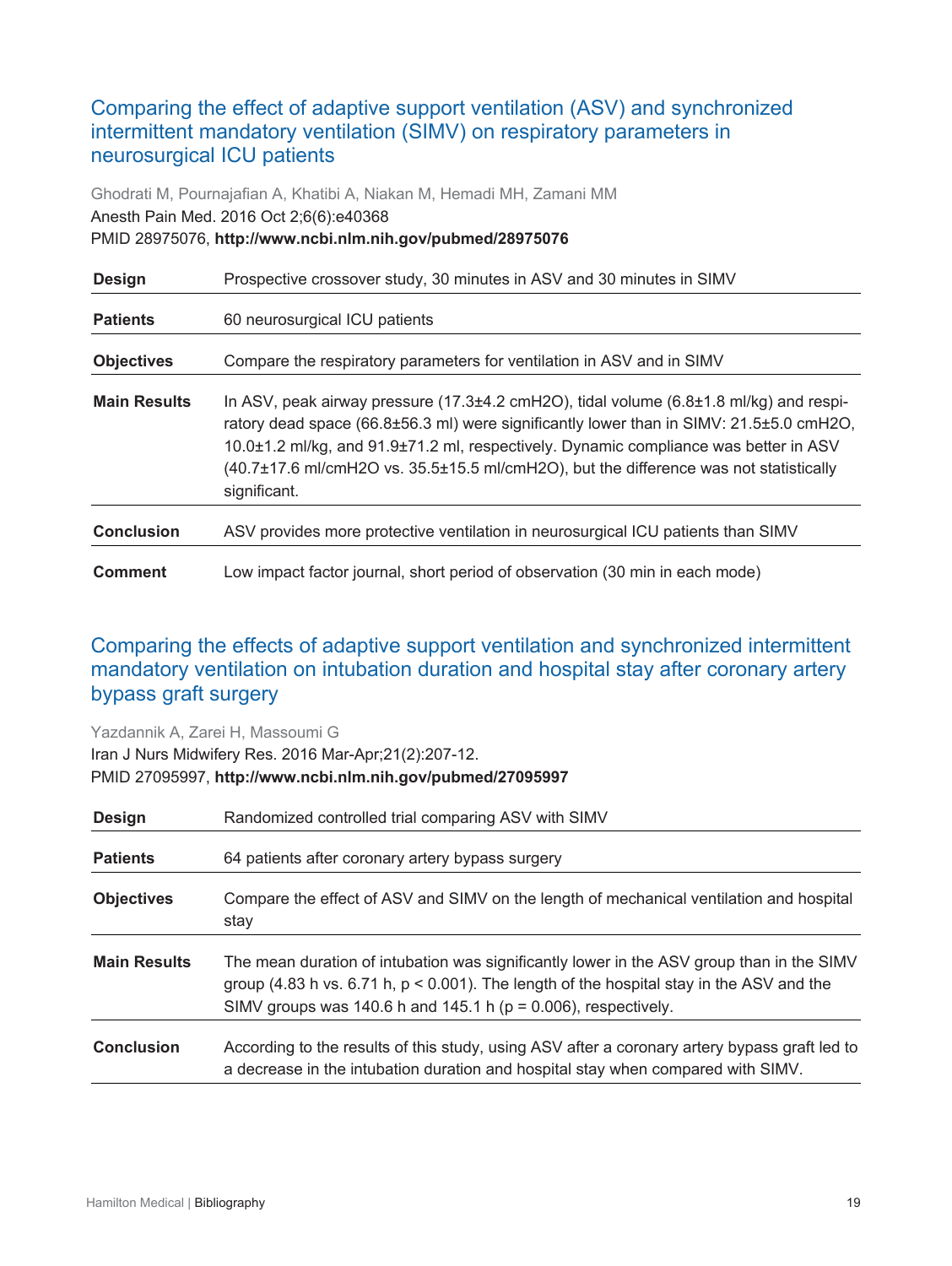## <span id="page-19-0"></span>Intelligent ventilation in the intensive care unit

Sviri S, Bayya A, Levin P, Khalaila R, Stav I, Linton D Sou Af J Crit Care. 2012 Aug;28(1): 6-12

| <b>Design</b>       | Retrospective study                                                                                                                                                                                                               |
|---------------------|-----------------------------------------------------------------------------------------------------------------------------------------------------------------------------------------------------------------------------------|
| <b>Patients</b>     | 1016 medical ICU patients                                                                                                                                                                                                         |
| <b>Objectives</b>   | Describe the clinical experience                                                                                                                                                                                                  |
| <b>Main Results</b> | Duration of ventilation = $6$ d. Weaning succes rate = $81\%$ . 84% of patients ventilated with<br>ASV mode. 96% able to wean solely using ASV mode. Less than 1% of all patient venti-<br>lated with ASV developed pneumothorax. |
| <b>Conclusion</b>   | ASV was a safe and feasible mode of ventilation for complicated medical ICU patients.                                                                                                                                             |

## <span id="page-19-1"></span>Adaptive support and pressure support ventilation behavior in response to increased ventilatory demand

Jaber S, Sebbane M, Verzilli D, Matecki S, Wysocki M, Eledjam JJ, Brochard L Anesthesiology. 2009 Mar;110(3):620-7

#### PMID 19225395, **http://www.ncbi.nlm.nih.gov/pubmed/19225395**

| <b>Design</b>       | Prospective randomized crossover study: ASV, APV, PS at baseline and with increase in<br>dead space, in random order                                                                                      |
|---------------------|-----------------------------------------------------------------------------------------------------------------------------------------------------------------------------------------------------------|
| <b>Patients</b>     | 14 ICU patients during assisted ventilation                                                                                                                                                               |
| <b>Objectives</b>   | Compare ASV to APV and PS in respiratory demand increase                                                                                                                                                  |
| <b>Main Results</b> | Adding dead space increased MV, PaCO2, work of breathing. ASV and PS ended with<br>similar Pinsp level (12 cmH2O) while APV Pinsp decreased (6 cmH2O).                                                    |
| <b>Conclusion</b>   | Following an increase in respiratory demand, ASV maintained the same level of pressure<br>support; while adaptive pressure control modes such as APV, PRVC, and Autoflow, may<br>reduce pressure support. |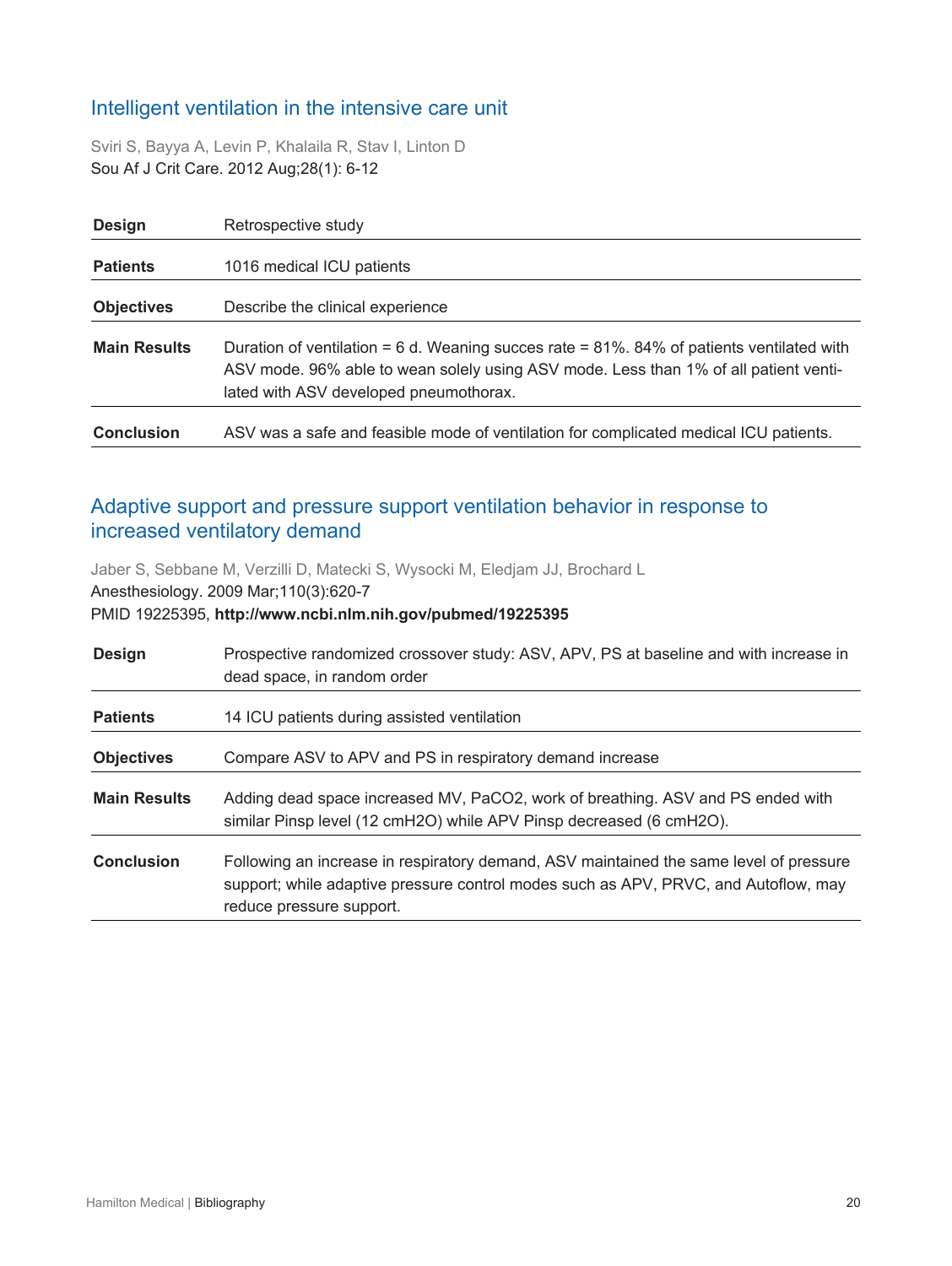## <span id="page-20-0"></span>Determinants of tidal volumes with adaptive support ventilation: a multicentre observational study

Dongelmans DA, Veelo DP, Bindels A, Binnekade JM, Koppenol K, Koopmans M, Korevaar JC, Kuiper MA, Schultz MJ

Anesth Analg. 2008 Sep;107(3):932-7

#### PMID 18713908, **http://www.ncbi.nlm.nih.gov/pubmed/18713908**

| <b>Design</b>       | Prospective multicenter (3 Dutch ICU) observational comparative study in<br>postcardiothoracic surgery           |
|---------------------|------------------------------------------------------------------------------------------------------------------|
| <b>Patients</b>     | 346 patients: 262 in ASV and 84 in PC-PS                                                                         |
| <b>Objectives</b>   | Determine Vt and factors that influence Vt                                                                       |
| <b>Main Results</b> | In ASV, Vt was dependent on only two parameters: the RR and the correctness of set<br>body weight                |
| <b>Conclusion</b>   | RR was automatically selected so the only clinically important factor was the correctness<br>of set body weight. |

## <span id="page-20-1"></span>Evaluation of adaptive support ventilation in paralysed patients and in lung model

Belliato M, Palo A, Pasero D, Iotti GA, Mojoli F, Braschi A Int J Artif Organs. 2004 Aug;27(8):709-16 PMID 15478542, **http://www.ncbi.nlm.nih.gov/pubmed/15478542**

| <b>Design</b>       | Prospective observational and simulation study, 45 min in ASV during controlled ventila-<br>tion, and simulation with the same parameters and increased by 30% of MV                                                                 |
|---------------------|--------------------------------------------------------------------------------------------------------------------------------------------------------------------------------------------------------------------------------------|
| <b>Patients</b>     | 21 post-operative patients                                                                                                                                                                                                           |
| <b>Objectives</b>   | Evaluate the respiratory pattern selected by ASV in 3 lung conditions: normal lungs,<br>restrictive diseases, and obstructive diseases                                                                                               |
| <b>Main Results</b> | ASV selected higher Vt and lower RR in obstructive patients than in normal lung or<br>restrictive patients. In simulation, patterns were the same. In the hyperventilation test,<br>ASV chose a balanced increase in both Vt and RR. |
| <b>Conclusion</b>   | ASV selected different parameters according to lung condition, and respiratory<br>mechanics. In case of increase of target MV (hyperventilation), Vt and RR were<br>increased.                                                       |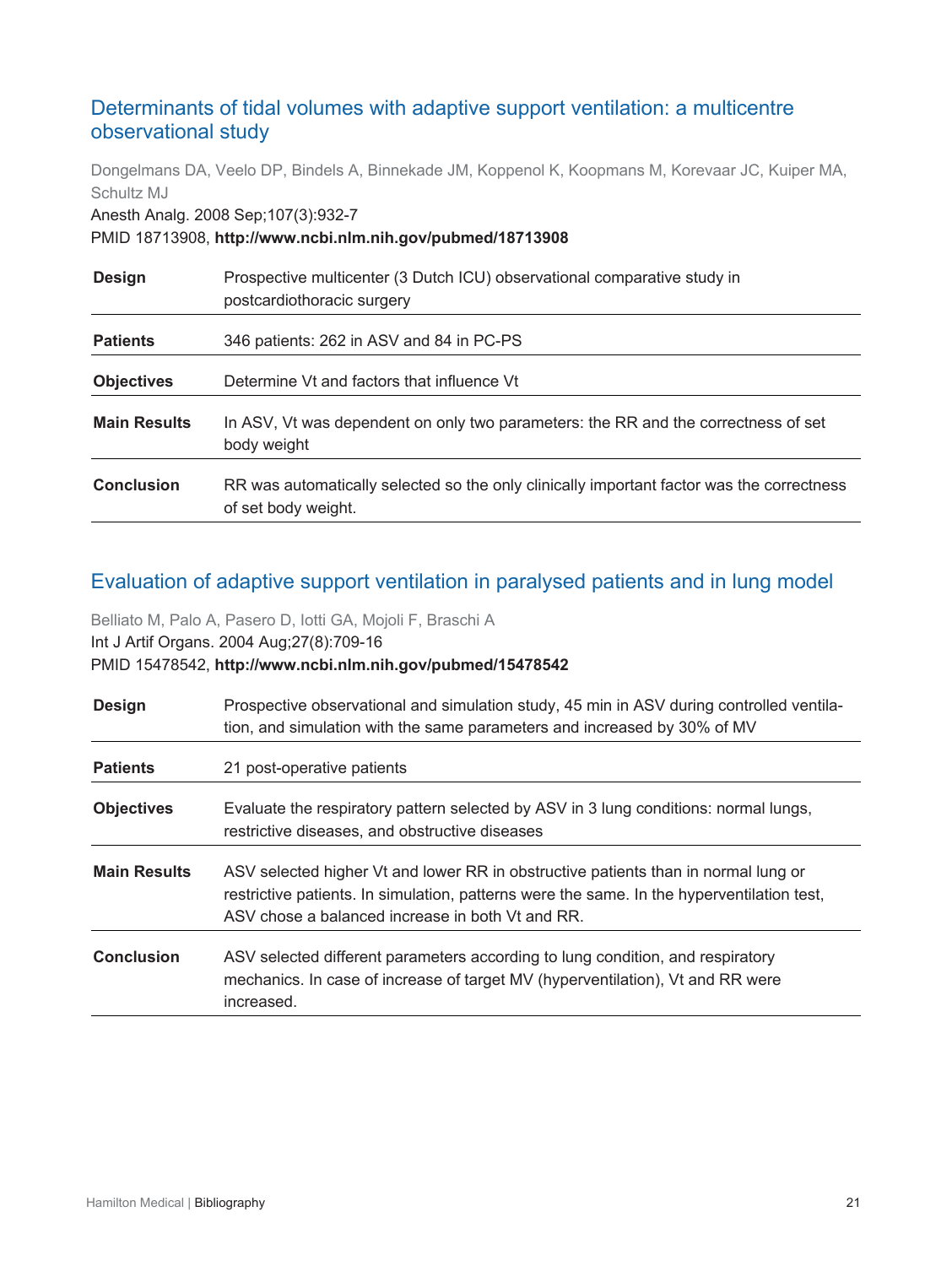## <span id="page-21-0"></span>Clinical experience with adaptive support ventilation for fast-track cardiac surgery

Cassina T, Chioléro R, Mauri R, Revelly JP J Cardiothorac Vasc Anesth. 2003 Oct;17(5):571-5 PMID 14579209, **http://www.ncbi.nlm.nih.gov/pubmed/14579209**

| <b>Design</b>       | Prospective observational study ASV for post-cardiac fast-track surgery                                                                                                                                                                                         |
|---------------------|-----------------------------------------------------------------------------------------------------------------------------------------------------------------------------------------------------------------------------------------------------------------|
| <b>Patients</b>     | 155 uncomplicated cardiac surgery patients until recovery                                                                                                                                                                                                       |
| <b>Objectives</b>   | Evaluate ASV for ventilatory management during the post-operative period                                                                                                                                                                                        |
| <b>Main Results</b> | Tidal volume was 8.7 ±1.4 ml/kgPBW, plateau pressure was 20.3 ±3.9 cmH2O, and<br>arterial blood gas measurements were satisfactory. 86% were extubated within 6 h. No<br>reintubation for respiratory failure. Considered easy to use by nurses and clinicians. |
| <b>Conclusion</b>   | ASV was safe, feasible, and easy to apply, and allowed rapid extubation in post-cardiac<br>surgery                                                                                                                                                              |

<span id="page-21-1"></span>Patient-ventilator interactions during partial ventilatory support: a preliminary study comparing the effects of adaptive support ventilation with synchronized intermittent mandatory ventilation plus inspiratory pressure support

Tassaux D, Dalmas E, Gratadour P, Jolliet P Crit Care Med. 2002 Apr;30(4):801-7 PMID 11940749, **http://www.ncbi.nlm.nih.gov/pubmed/11940749**

| <b>Design</b>       | Prospective, crossover interventional study, 45 min in SIMV, then 45 min in ASV, then 45<br>min in SIMV                                                                                                                                                                                                                                                                                              |
|---------------------|------------------------------------------------------------------------------------------------------------------------------------------------------------------------------------------------------------------------------------------------------------------------------------------------------------------------------------------------------------------------------------------------------|
| <b>Patients</b>     | 10 patients intubated for respiratory failure in the early weaning period                                                                                                                                                                                                                                                                                                                            |
| <b>Objectives</b>   | Describe the effects of ASV and SIMV on patient-ventilator interactions                                                                                                                                                                                                                                                                                                                              |
| <b>Main Results</b> | MV was the same in the 3 phases but Vt increased and RR decreased in ASV period.<br>During ASV, tidal volume increased (538 ±91 vs. 671 ±100 ml, p <.05) and total respira-<br>tory rate decreased (22 $\pm$ 7 vs. 17 $\pm$ 3 breaths/min, p < 05) vs. SIMV-PS. P 0.1 and stern-<br>ocleidomastoid activity decreased in ASV period. Arterial blood gases and hemodynamic<br>status remained stable. |
| <b>Conclusion</b>   | ASV decreased inspiratory load and improved quality of patient-ventilator interaction.                                                                                                                                                                                                                                                                                                               |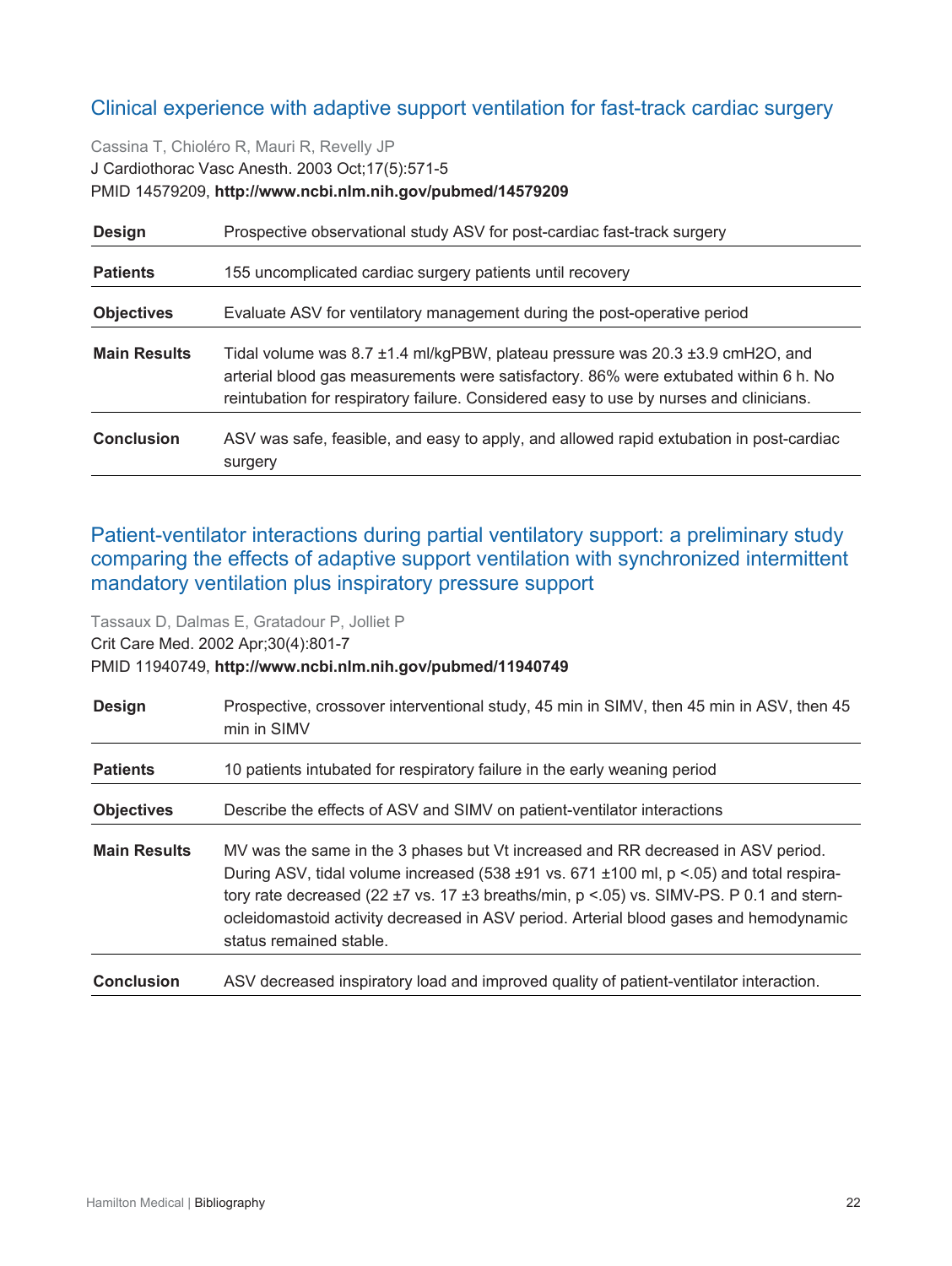## <span id="page-22-0"></span>Automatic weaning from mechanical ventilation using an adaptive lung ventilation controller

Linton DM, Potgieter PD, Davis S, Fourie AT, Brunner JX, Laubscher TP Chest. 1994 Dec;106(6):1843-50 PMID 7988211, **http://www.ncbi.nlm.nih.gov/pubmed/7988211**

| <b>Design</b>       | Prospective open study using ASV during weaning                                                                                                     |
|---------------------|-----------------------------------------------------------------------------------------------------------------------------------------------------|
| <b>Patients</b>     | 27 long-term ventilated ICU patients fulfilling weaning criteria                                                                                    |
| <b>Objectives</b>   | Evaluate ASV in weaning of mechanical ventilation in 3 groups: normal lungs,<br>parenchymal lung disease, and COPD                                  |
| <b>Main Results</b> | ASV compared to SIMV reduced PS and mandatory rate in patients ready to be<br>extubated. When the PS level was maintained, patients failed weaning. |
| <b>Conclusion</b>   | ASV was useful for indicating weaning readiness, sooner than PS.                                                                                    |

#### <span id="page-22-1"></span>Adaptive support ventilation attenuates postpneumonectomy acute lung injury in a porcine model

Dai YL, Hsu RJ, Huang HK, Huang TW, Tsai WC, Chang H, Lan CC, Huang KL Interact Cardiovasc Thorac Surg. 2020 Nov 1;31(5):718-726 PMID 33051664, **http://www.ncbi.nlm.nih.gov/pubmed/33051664**

| <b>Design</b>       | Animal study                                                                                                               |
|---------------------|----------------------------------------------------------------------------------------------------------------------------|
| <b>Patients</b>     | 15 pigs: 5 in control group, 5 in volume-control ventilation (VCV) group, 5 in adaptive<br>support ventilation (ASV) group |
| <b>Objectives</b>   | Determine whether ASV can provide protective ventilation to the remaining lung after<br>pneumonectomy                      |
| <b>Main Results</b> | The ASV group had lower alveolar strain, less lung injury, and greater alveolar fluid<br>clearance than the VCV group.     |
| <b>Conclusion</b>   | ASV may attenuate postpneumonectomy ventilator-induced lung injury by suppression of<br>the inflammatory response.         |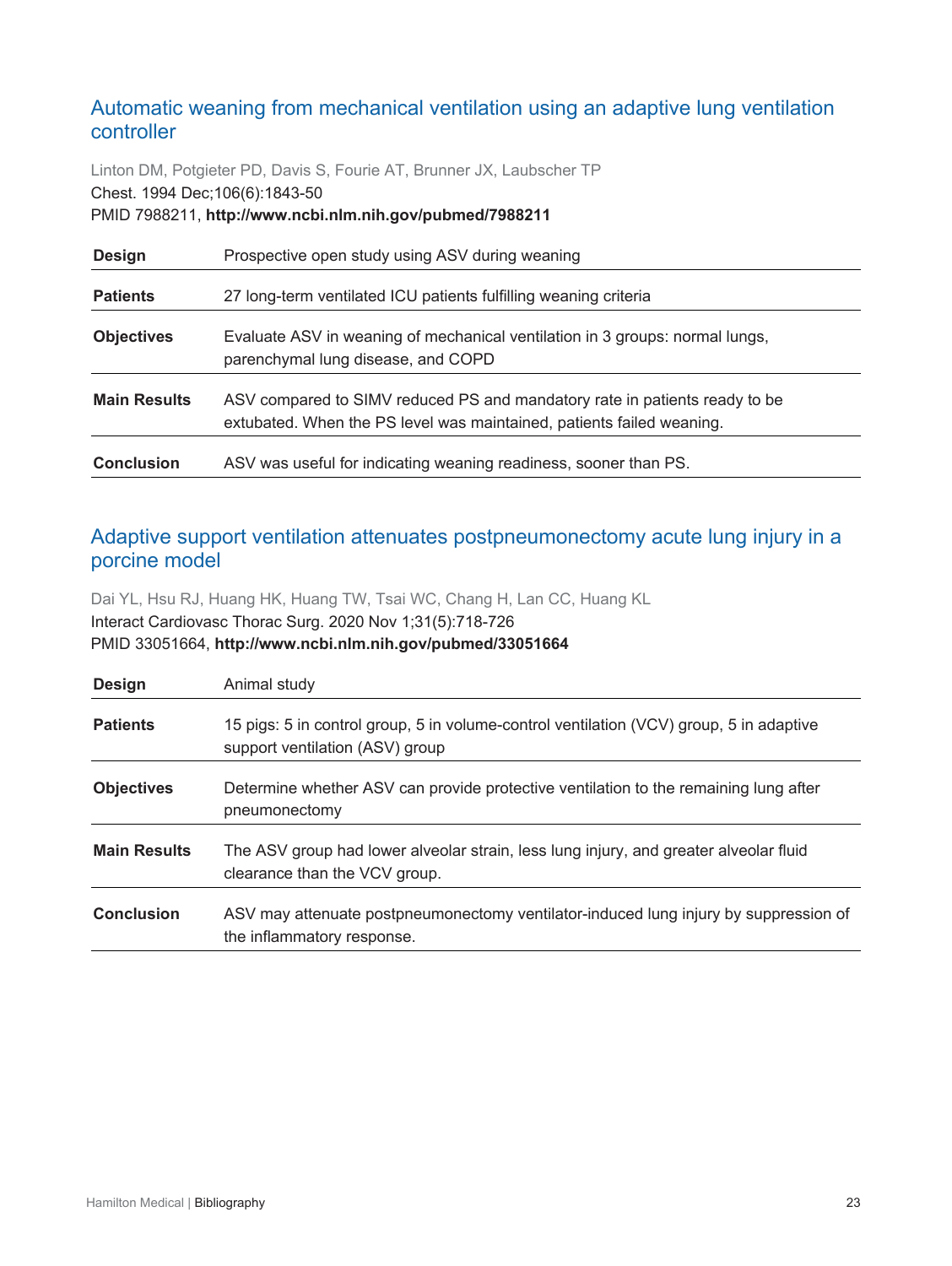## <span id="page-23-0"></span>Correlation between transition percentage of minute volume (TMV%) and outcome of patients with acute respiratory failure

Peng CK, Wu SF, Yang SH, Hsieh CF, Huang CC, Huang YC, Wu CP J Crit Care. 2017 Jun;39:178-181 PMID 28278435, **http://www.ncbi.nlm.nih.gov/pubmed/28278435**

| <b>Design</b>       | Prospective interventional study; TMV% determined by increasing %MinVol until a<br>mandatory breath was delivered                                                                                                                                                                                                                                                                                                                                                                                                              |
|---------------------|--------------------------------------------------------------------------------------------------------------------------------------------------------------------------------------------------------------------------------------------------------------------------------------------------------------------------------------------------------------------------------------------------------------------------------------------------------------------------------------------------------------------------------|
| <b>Patients</b>     | 337 ICU patients with acute respiratory failure                                                                                                                                                                                                                                                                                                                                                                                                                                                                                |
| <b>Objectives</b>   | Test whether higher TMV% is associated with poorer outcomes                                                                                                                                                                                                                                                                                                                                                                                                                                                                    |
| <b>Main Results</b> | The TMV% measured on the first day of mechanical ventilation in patients who were<br>weaned off the ventilator on the first day ( $n = 75$ ), who were still on the ventilator on the<br>second day (n = 249) and who died (n = 13) in the first 24 h was 106 $\pm$ 21.6%, 135 $\pm$<br>53.3% and 225 $\pm$ 47.5% (p = 0.001), respectively. In patients whose TMV% increased<br>between day 1 and day 2, the adjusted Odd Ratio for mortality was 7.0 (95%Cl=2.7-18.3,<br>p<0.001) compared to patients whose TMV% decreased. |
| <b>Conclusion</b>   | High TMV% or an increase in TMV% was associated with poorer outcomes.                                                                                                                                                                                                                                                                                                                                                                                                                                                          |
| <b>Comment</b>      | The most severe patients needed a higher level of support and had poorer outcomes; this<br>is due to the disease.                                                                                                                                                                                                                                                                                                                                                                                                              |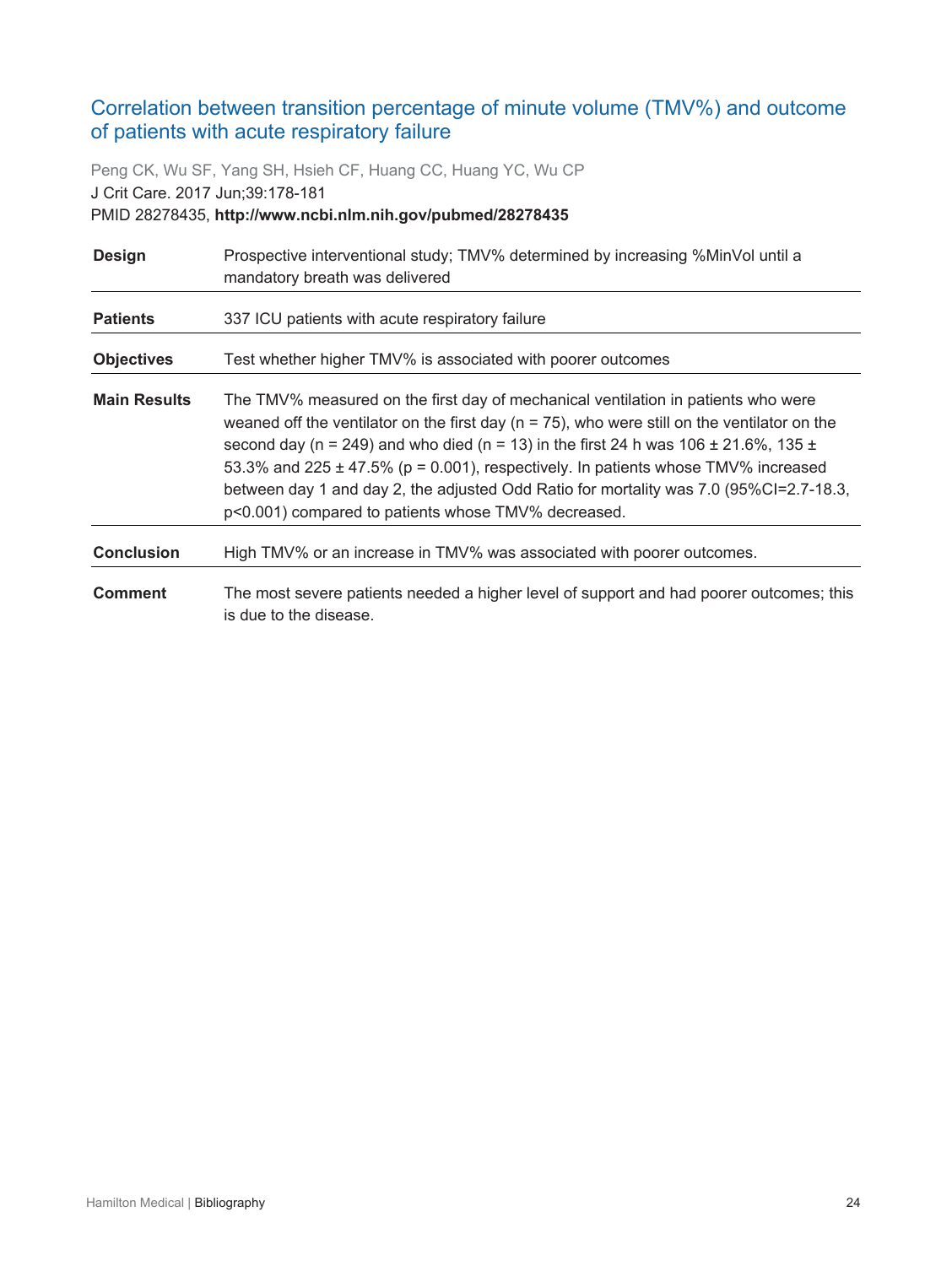<span id="page-24-0"></span>The comparison effects of two methods of (Adaptive Support Ventilation Minute Ventilation: 110% and Adaptive Support Ventilation Minute Ventilation: 120%) on mechanical ventilation and hemodynamic changes and length of being in recovery in intensive care units

Kiaei BA, Kashefi P, Hashemi ST, Moradi D, Mobasheri A Adv Biomed Res. 2017 May 2;6:52 PMID 28553625, **http://www.ncbi.nlm.nih.gov/pubmed/28553625**

| <b>Design</b>       | Randomized controlled trial; ASV 110% of MV and ASV 120% of MV                                                                                                                                                                                                                                                                                                                          |
|---------------------|-----------------------------------------------------------------------------------------------------------------------------------------------------------------------------------------------------------------------------------------------------------------------------------------------------------------------------------------------------------------------------------------|
| <b>Patients</b>     | 40 ICU patients                                                                                                                                                                                                                                                                                                                                                                         |
| <b>Objectives</b>   | Compare the differences in duration of mechanical ventilation and hemodynamic changes<br>during recovery and length of stay                                                                                                                                                                                                                                                             |
| <b>Main Results</b> | Duration of mechanical ventilation was $12.3 \pm 3.66$ days in group 110% and 10.8 $\pm$ 2.07<br>days in group 120%. Length of stay was 16.35 $\pm$ 3.51 days in group 110% and 15.5 $\pm$<br>2.62 days in group 120%. These differences were not statistically significant. The heart<br>rate in the ASV MV 120% group was decreased compared to the ASV MV 110% ( $P =$<br>$0.017$ ). |
| <b>Conclusion</b>   | ASV MV 120% may decrease the duration of mechanical ventilation and length of stay.                                                                                                                                                                                                                                                                                                     |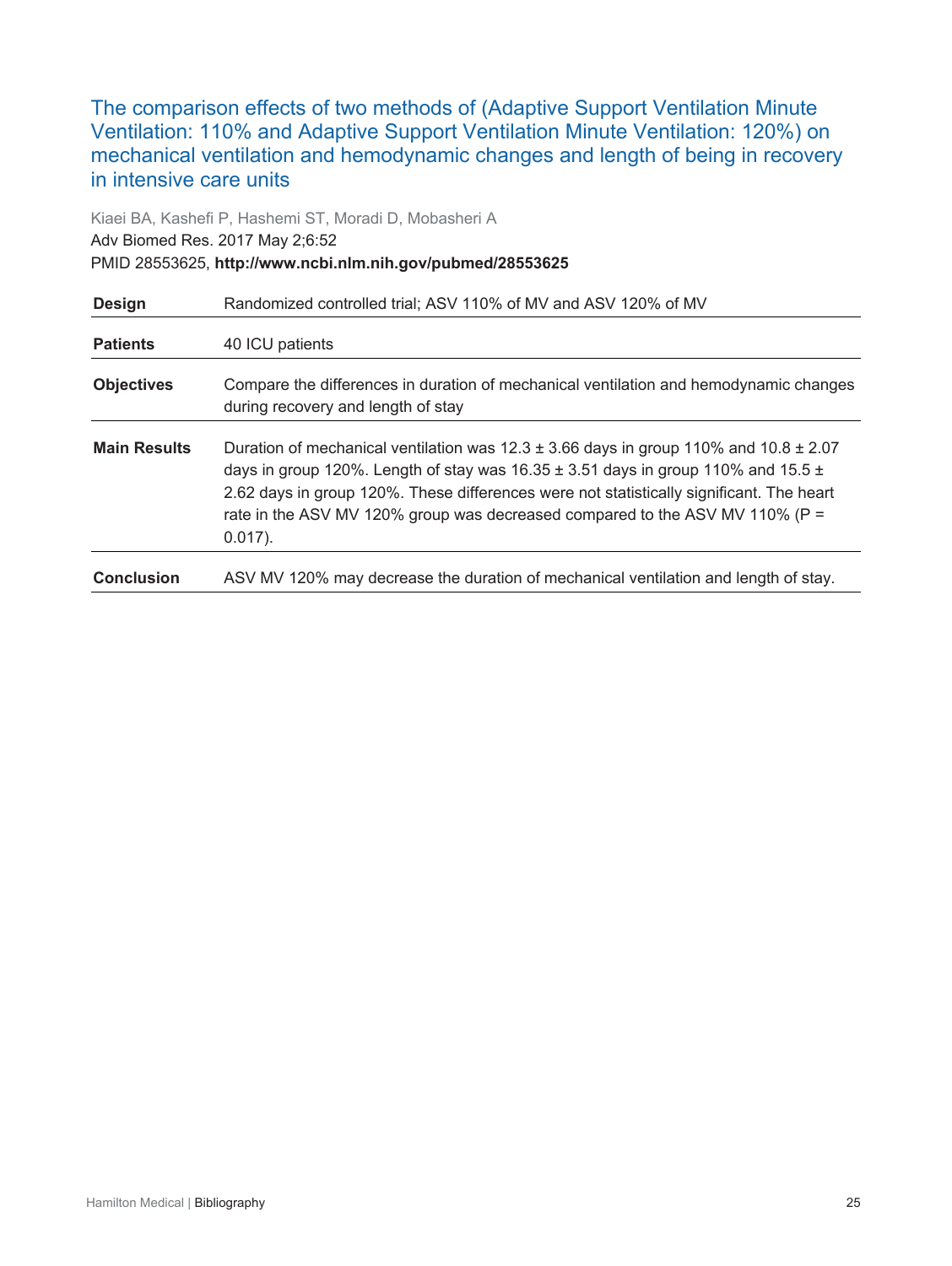## <span id="page-25-0"></span>Effects of adaptive support ventilation and synchronized intermittent mandatory ventilation on peripheral circulation and blood gas markers of COPD patients with respiratory failure

#### Han L, Wang Y, Gan Y, Xu L Cell Biochem Biophys. 2014 Apr;70(1):481-4 PMID 24748176, **http://www.ncbi.nlm.nih.gov/pubmed/24748176**

| <b>Design</b>       | Prospective cross over study                                                                                                                                                                                                                        |
|---------------------|-----------------------------------------------------------------------------------------------------------------------------------------------------------------------------------------------------------------------------------------------------|
| <b>Patients</b>     | 86 patients with exacerbation of COPD under invasive ventilation                                                                                                                                                                                    |
| <b>Objectives</b>   | Compare the effects on Vt-RR combination, hemodynamic variables and blood gas<br>analysis, between ASV and SIMV                                                                                                                                     |
| <b>Main Results</b> | RR, Vt and Pinsp were decreased during the ASV period compared to SIMV period. Heart<br>rate, systolic and diastolic blood pressure, central venous pressure were decreased<br>during the ASV period. PaO2 and pH were increased during ASV period. |
| <b>Conclusion</b>   | ASV delivered more physiologic ventilation improving clinical status in COPD, compared<br>with SIMV                                                                                                                                                 |
| <b>Comment</b>      | Data at inclusion are not provided. The period of ventilation were not randomized and<br>SIMV period was always the first one.                                                                                                                      |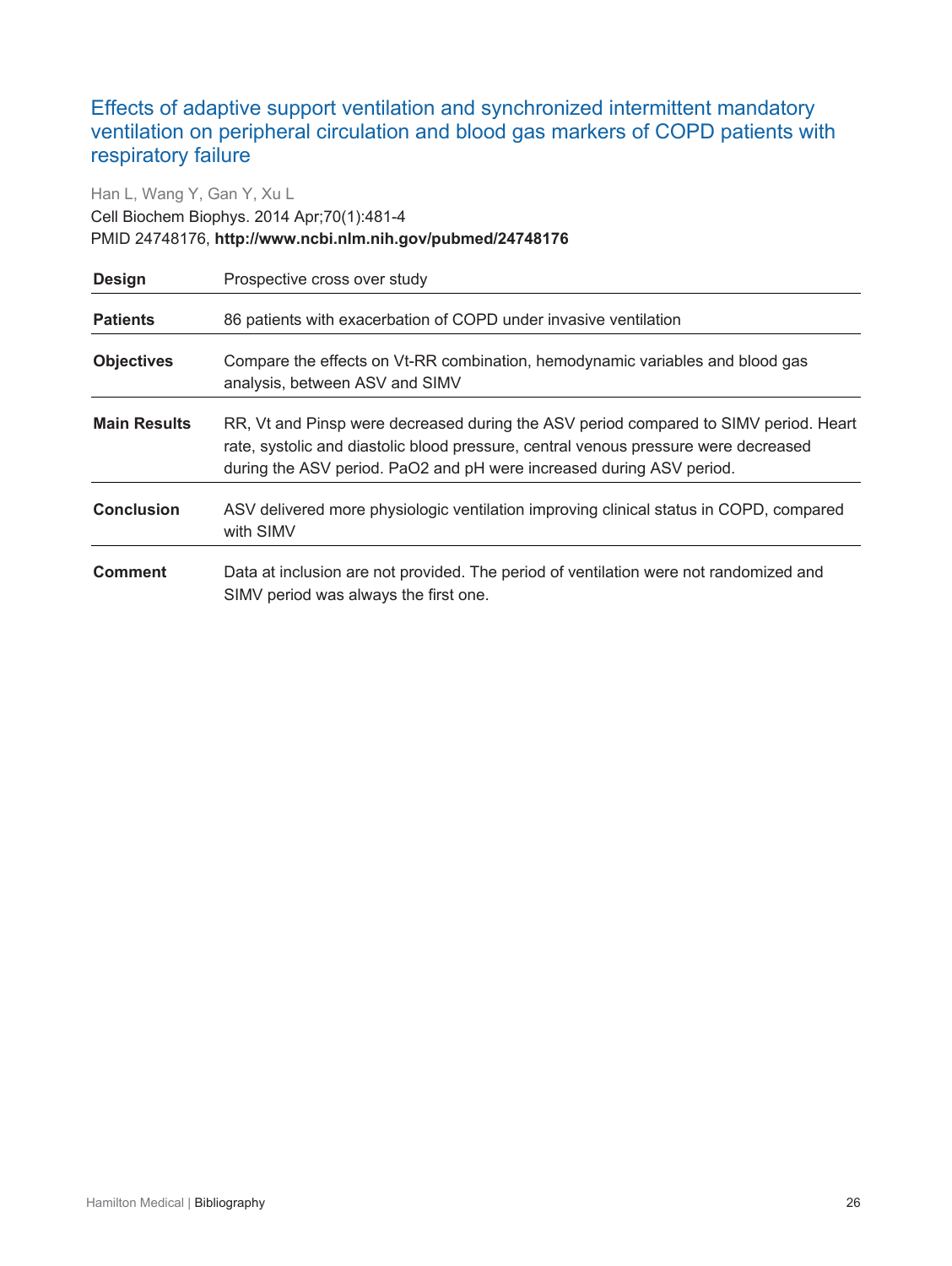## <span id="page-26-0"></span>Comparison of 3 modes of automated weaning from mechanical ventilation: a bench study

Morato JB, Sakuma MT, Ferreira JC, Caruso P J Crit Care. 2012 Dec;27(6):741 PMID 22459160, **http://www.ncbi.nlm.nih.gov/pubmed/22459160**

| <b>Design</b>       | Simulation study                                                                                                                                                                                                                                                                                                                                                                                                                                                            |
|---------------------|-----------------------------------------------------------------------------------------------------------------------------------------------------------------------------------------------------------------------------------------------------------------------------------------------------------------------------------------------------------------------------------------------------------------------------------------------------------------------------|
| <b>Patients</b>     | Lung simulator                                                                                                                                                                                                                                                                                                                                                                                                                                                              |
| <b>Objectives</b>   | Compare the weaning performance of ASV, mandatory rate ventilation, and Smartcare                                                                                                                                                                                                                                                                                                                                                                                           |
| <b>Main Results</b> | ASV correctly recognized weaning success, weaning failure, weaning success with<br>anxiety, weaning success with irregular breathing, and weaning failure with ineffective<br>effort. The 3 modes incorrectly recognized weaning succes with Cheynes-Stokes. Time to<br>Pinsp stabilization was shorter for ASV (1-2 min for all situations) than for Smartcar<br>e (8-78 min). ASV had higher rates of PS oscillations per 5 min (4-15), compared with<br>Smartcare (0-1). |
| <b>Conclusion</b>   | ASV recognized weaning success or failure, except with Cheynes-Stokes, with quick PS<br>stabilization and a high rate of oscillations                                                                                                                                                                                                                                                                                                                                       |

## <span id="page-26-1"></span>Adaptive support ventilation prevents ventilator-induced diaphragmatic dysfunction in piglet: an in vivo and in vitro study

Jung B, Constantin JM, Rossel N, Le Goff C, Sebbane M, Coisel Y, Chanques G, Futier E, Hugon G, Capdevila X, Petrof B, Matecki S, Jaber S

Anesthesiology. 2010 Jun;112(6):1435-43

PMID 20460996, **http://www.ncbi.nlm.nih.gov/pubmed/20460996**

| <b>Design</b>       | Animal study ASV versus controlled ventilation                                                                                                                                                                    |
|---------------------|-------------------------------------------------------------------------------------------------------------------------------------------------------------------------------------------------------------------|
| <b>Patients</b>     | 12 anesthetized piglets for 72 h 6/group                                                                                                                                                                          |
| <b>Objectives</b>   | Compare the effects of ASV with those of controlled ventilation on diaphragmatic<br>dysfunction                                                                                                                   |
| <b>Main Results</b> | Controlled ventilation decreased transdiaphragmatic pressure, ASV didn't decrease this<br>pressure. Controlled ventilation was associated with atrophy of the diaphragm, atrophy<br>was not detected in ASV group |
| <b>Conclusion</b>   | ASV maintained diaphragmatic contractile activity, which protects against ventilator-<br>induced diaphragmatic dysfunction                                                                                        |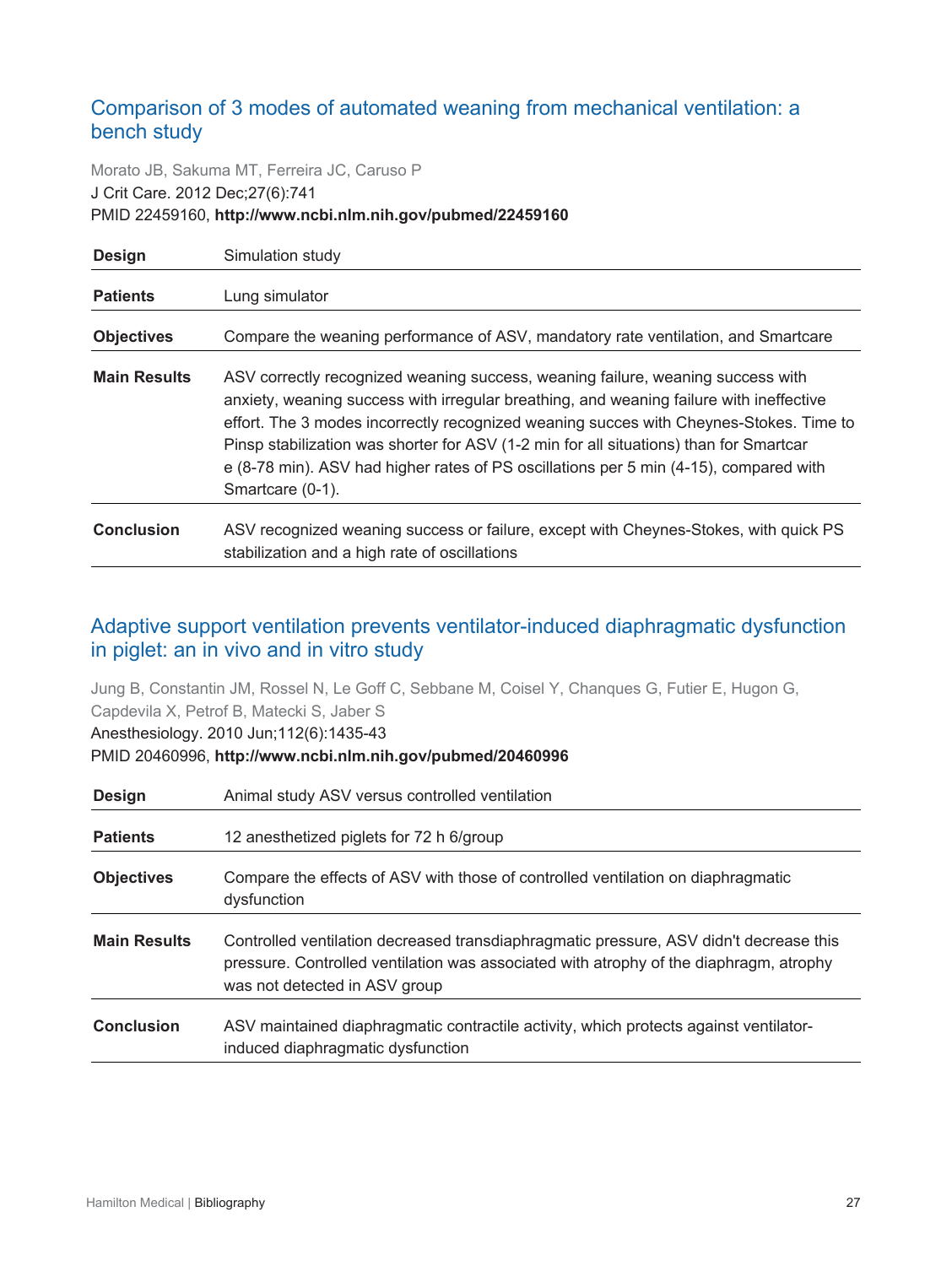## <span id="page-27-0"></span>Correlation between the %MinVol setting and work of breathing during adaptive support ventilation in patients with respiratory failure

Wu CP, Lin HI, Perng WC, Yang SH, Chen CW, Huang YC, Huang KL Respir Care. 2010 Mar;55(3):334-41 PMID 20196884, **http://www.ncbi.nlm.nih.gov/pubmed/20196884**

| <b>Design</b>       | Prospective interventional study in active patients, with ASV and %MV increased by 10%<br>until mandatory breath delivered                      |
|---------------------|-------------------------------------------------------------------------------------------------------------------------------------------------|
| <b>Patients</b>     | 22 ICU patients on PS                                                                                                                           |
| <b>Objectives</b>   | Determine the ASV target point TP (delivery of mandatory breath) and measure the work<br>of breathing WOB at %MV TP, %MV TP + 20%, %MV TP - 20% |
| <b>Main Results</b> | %MV TP was 165% +/- 54% At %MV TP +20% WOB decreased At %VM - 20% WOB<br>increased                                                              |
| <b>Conclusion</b>   | In active patients, increasing %MV decreased WOB.                                                                                               |

## <span id="page-27-1"></span>Adaptive support ventilation: an appropriate mechanical ventilation strategy for acute respiratory distress syndrome?

Sulemanji D, Marchese A, Garbarini P, Wysocki M, Kacmarek RM Anesthesiology. 2009 Oct;111(4):863-70 PMID 19741490, **http://www.ncbi.nlm.nih.gov/pubmed/19741490**

| <b>Design</b>       | Simulation study ASV versus VC with $Vt = 6$ ml/Kg predictive body weight                                                                                                                                                                          |
|---------------------|----------------------------------------------------------------------------------------------------------------------------------------------------------------------------------------------------------------------------------------------------|
| <b>Patients</b>     | Lung simulator                                                                                                                                                                                                                                     |
| <b>Objectives</b>   | Compared ASV with fixed Vt of 6 ml/kgIBW in different scenarios: 60 and 80 kg, PEEP at<br>8, 12, and 16 cmH2O; MV 120, 150, and 200%                                                                                                               |
| <b>Main Results</b> | In Group $I = 60$ kg, the number of scenarios with Pplat of 28 cmH2O or more was 14 for<br>ASV (26%) and 19 for 6 ml/kg (35%). In group II=80 kg, the number of scenarios PP of 28<br>cmH2O or more was 10 for ASV (19%) and 21 for 6 ml/kg (39%). |
| <b>Conclusion</b>   | ASV was better able to prevent VILI than fixed Vt by automatically adjusting Pinsp,<br>sacrificing Vt.                                                                                                                                             |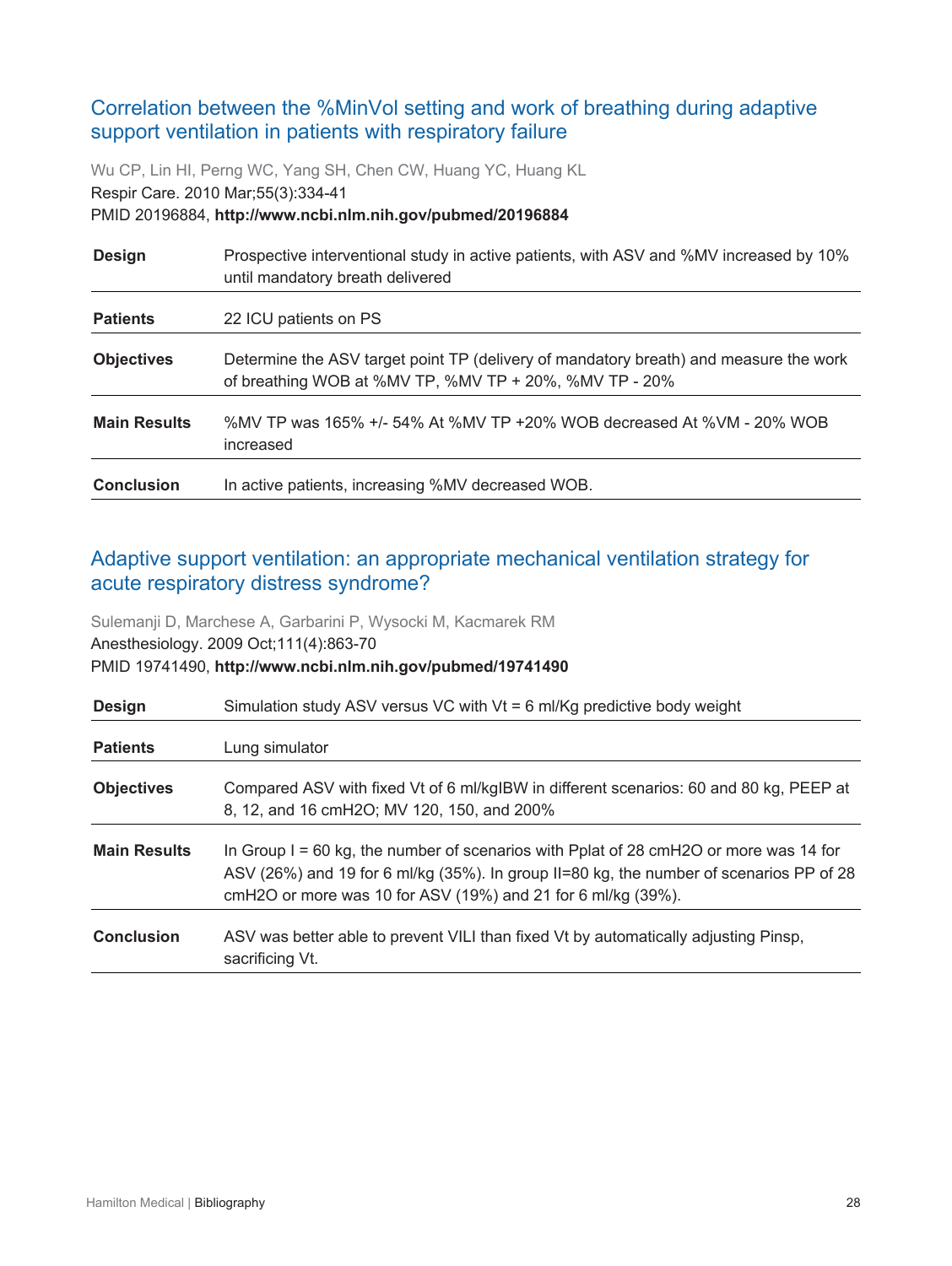## <span id="page-28-0"></span>A comparison of adaptive Support Ventilation (ASV) and Conventional Volume-Controlled Ventilation on Respiratory Mechanics in Acute Lung Injury/ARDS

Choi I, Choi J, Hong S, Lim C, Koh Y Kor J crit Care Med. 2009 Aug; 24(2): 59-63

| <b>Design</b>       | Prospective crossover study, VC 30 min, then ASV 30 min, then VC 30 min                                                                                                                                                            |
|---------------------|------------------------------------------------------------------------------------------------------------------------------------------------------------------------------------------------------------------------------------|
| <b>Patients</b>     | 13 ARDS                                                                                                                                                                                                                            |
| <b>Objectives</b>   | Compare respiratory and hemodynamic effects between ASV and VC in ARDS patients                                                                                                                                                    |
| <b>Main Results</b> | During ASV period, Vt increased (373 mL vs 429 mL, p<0,05), RR (22/min vs 19/min,<br>p<0,05) and Pinsp (32 cmH2O vs 26, p<0,05) decreased compared with VC, without<br>change in<br>arterial blood gases nor in hemodynamic status |
| <b>Conclusion</b>   | ASV was usable in ARDS patients, decreased pressure, and maintained arterial blood<br>gases.                                                                                                                                       |

## <span id="page-28-1"></span>Adaptive support ventilation for gynaecological laparoscopic surgery in Trendelenburg position: bringing ICU modes of mechanical ventilation to the operating room

Lloréns J, Ballester M, Tusman G, Blasco L, García-Fernández J, Jover JL, Belda FJ Eur J Anaesthesiol. 2009 Feb;26(2):135-9 PMID 19142087, **http://www.ncbi.nlm.nih.gov/pubmed/19142087**

| <b>Design</b>       | Prospective interventional study during gynaecological laparoscopic surgery                                                                                                                                                                                                                                                                                                   |
|---------------------|-------------------------------------------------------------------------------------------------------------------------------------------------------------------------------------------------------------------------------------------------------------------------------------------------------------------------------------------------------------------------------|
| <b>Patients</b>     | 22 female patients                                                                                                                                                                                                                                                                                                                                                            |
| <b>Objectives</b>   | Test the efficacy of ASV to adapt ventilator settings during pneumoperitoneum and<br>Trendelembourg position                                                                                                                                                                                                                                                                  |
| <b>Main Results</b> | Compliance decreased and resistance increased during pneumo-trend period, MV was<br>kept constant by an increase in Pinsp by $3.2 \pm 0.9$ cmH2O ( $p < 0.01$ ), RR by 1.3 $\pm 0.5$ /min,<br>and Tinsp/Ttot by 43%; these parameters returned toward baseline at final time. PaCO2<br>inscreased during the pneumoperitoneum (CO2 insufflation) and decreased at final time. |
| <b>Conclusion</b>   | ASV adapted ventilator settings to the changes in the respiratory mechanics, keeping MV<br>constant and provided adequate gas exchanges.                                                                                                                                                                                                                                      |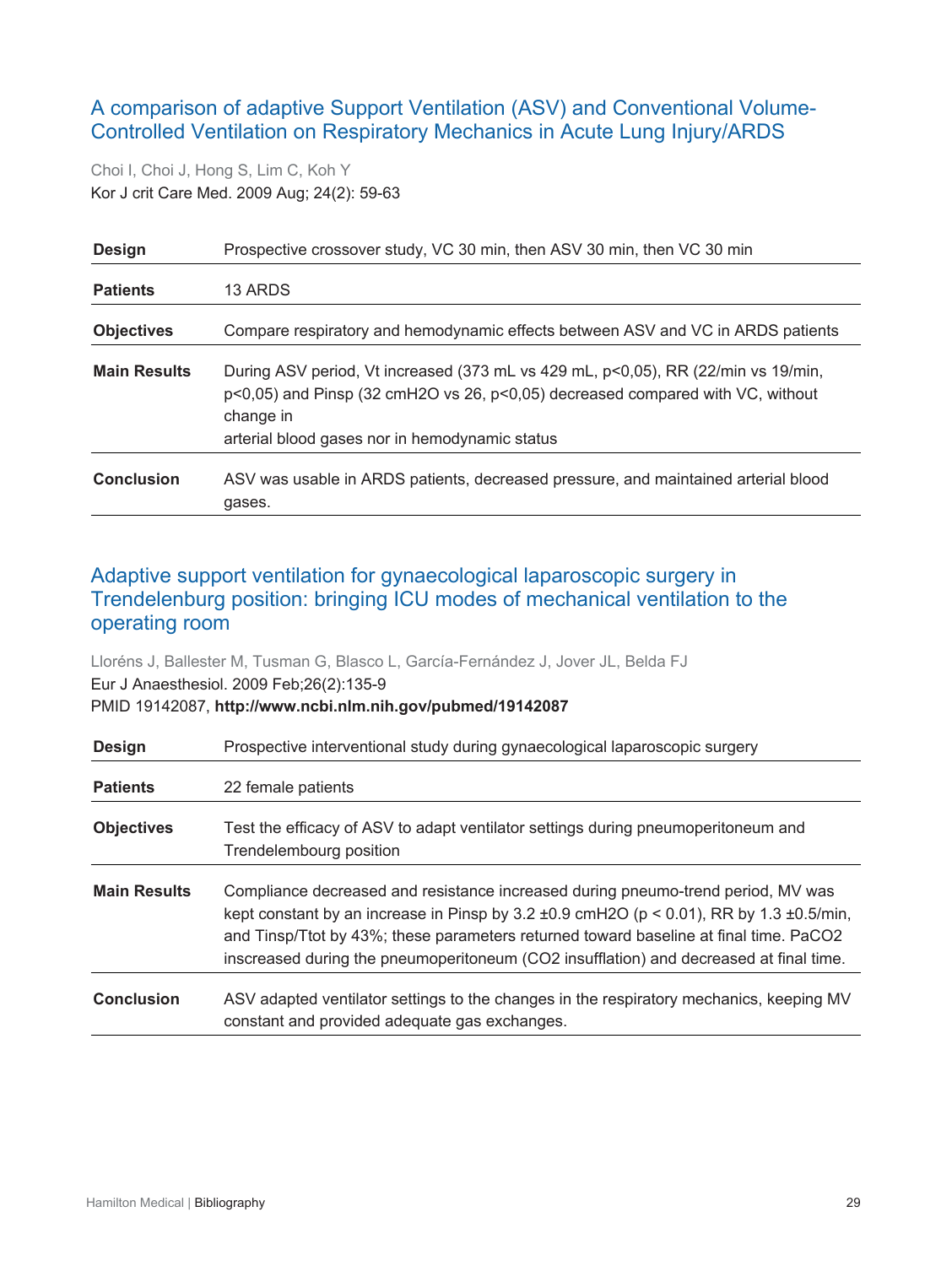## <span id="page-29-0"></span>Adaptive Support Ventilation as the sole mode of ventilatory support in chronically ventilated patients

Linton DM, Renov G, Lafair J, Vasiliev L, Friedman G Crit Care Resusc. 2006 Mar;8(1):11-4 PMID 16536713, **http://www.ncbi.nlm.nih.gov/pubmed/16536713**

| <b>Design</b>       | Prospective observational study %MV was reduced 10% a week, from 90% to 60%                                                                        |
|---------------------|----------------------------------------------------------------------------------------------------------------------------------------------------|
| <b>Patients</b>     | 27 patients chronically ventilated, for at least 3 months prior to admission                                                                       |
| <b>Objectives</b>   | Describe the outcomes                                                                                                                              |
| <b>Main Results</b> | 12 patients were weaned within 2 weeks and 2 months. 9 remained in 60% VM. 2 were<br>partially ventilated at home. 4 patients died on ventilation. |
| <b>Conclusion</b>   | ASV was safe in achieving weaning automatically                                                                                                    |

## <span id="page-29-1"></span>Adaptive lung ventilation (ALV) during anesthesia for pulmonary surgery: automatic response to transitions to and from one-lung ventilation

Weiler N, Eberle B, Heinrichs W J Clin Monit Comput. 1998 May;14(4):245-52 PMID 9754613, **http://www.ncbi.nlm.nih.gov/pubmed/9754613**

| <b>Design</b>       | Prospective observational study ASV during pulmonary surgery                                                                                                                                                                                                                                                                                                                                                                                     |
|---------------------|--------------------------------------------------------------------------------------------------------------------------------------------------------------------------------------------------------------------------------------------------------------------------------------------------------------------------------------------------------------------------------------------------------------------------------------------------|
| <b>Patients</b>     | 9 patients during pulmonary surgery and one-lung ventilation                                                                                                                                                                                                                                                                                                                                                                                     |
| <b>Objectives</b>   | Describe the change in respiratory mechanics and the adaptation of ventilatory pattern to<br>and from one-lung ventilation                                                                                                                                                                                                                                                                                                                       |
| <b>Main Results</b> | Institution of one-lung ventilation was followed by a reproducible response of the ASV.<br>The sudden changes in respiratory mechanics (resistance increased, compliance<br>decreased but RC was stable) caused a transient reduction in Vt by 42 (8-59)%, with RR<br>unaffected. In order to re-establish the preset MV, the controller increased Pinsp from 18<br>(14-23) to 27 (19-39) cmH2O. The controller was effective in maintaining MV. |
| <b>Conclusion</b>   | The ASV controller successfully managed the transition to and from one-lung ventilation.                                                                                                                                                                                                                                                                                                                                                         |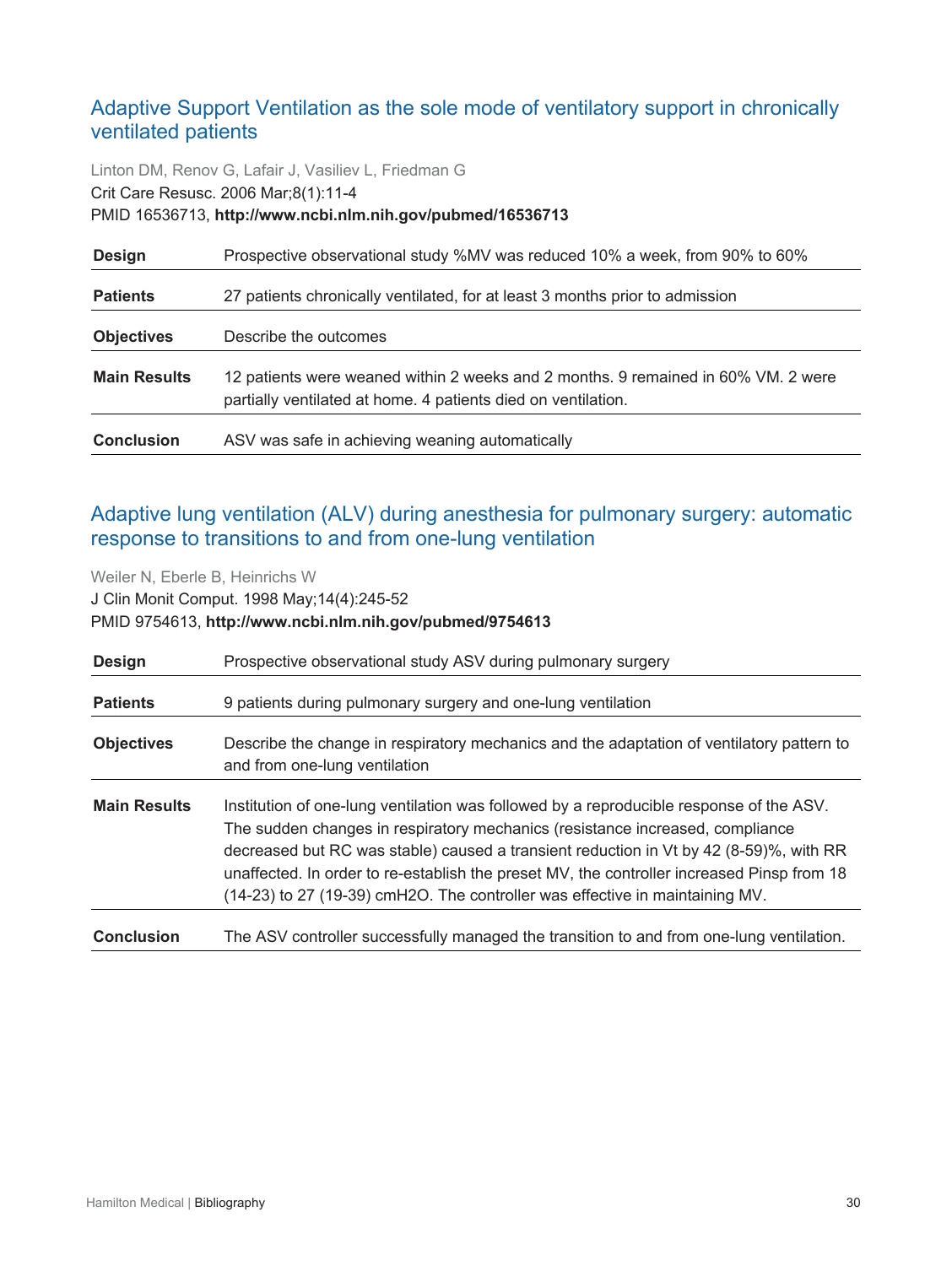## <span id="page-30-0"></span>Continuous use of an adaptive lung ventilation controller in critically ill patients in a multi-discipinary intensive care unit

Linton D, Brunner J, Laubscher T Sou Af Med J. 1995 May;85(5): 432-5

| <b>Design</b>       | Prospective observational study in long-term ventilated ICU patients                                                                                                                                                                                        |
|---------------------|-------------------------------------------------------------------------------------------------------------------------------------------------------------------------------------------------------------------------------------------------------------|
| <b>Patients</b>     | 6 ICU patients                                                                                                                                                                                                                                              |
| <b>Objectives</b>   | Evaluate the safety of ASV from initiation to weaning                                                                                                                                                                                                       |
| <b>Main Results</b> | Patients were ventilated for a mean of 51.6 h, PS was maintained at a mean level of<br>14.8 cmH2O. ASV selected appropriate synchronized pressure support ventilatory pattern<br>from initiation to weaning. It allowed and encouraged spontaneous efforts. |
| <b>Conclusion</b>   | ASV provided clinically acceptable, safe, and effective ventilation during the entire<br>mechanical ventilation period.                                                                                                                                     |

## <span id="page-30-1"></span>Automatic selection of tidal volume, respiratory frequency and minute ventilation in intubated ICU patients as start up procedure for closed-loop controlled ventilation

Laubscher TP, Frutiger A, Fanconi S, Jutzi H, Brunner JX Int J Clin Monit Comput. 1994 Feb;11(1):19-30 PMID 8195655, **http://www.ncbi.nlm.nih.gov/pubmed/8195655**

| <b>Design</b>       | Multicenter prospective open study Connection for 1 min for test-breaths                                                                               |
|---------------------|--------------------------------------------------------------------------------------------------------------------------------------------------------|
| <b>Patients</b>     | 25 adult ICU patients + 17 critically ill children                                                                                                     |
| <b>Objectives</b>   | Test a computerized method for selecting Vt, RR, and MV as startup procedure for<br>closed-loop controlled mechanical ventilation                      |
| <b>Main Results</b> | The computerized parameters calculated with test breaths didn't differ from the<br>conventional parameters at the initiation of mechanical ventilation |
| <b>Conclusion</b>   | Automatic selection of ventilation parameters started mechanical ventilation with the same<br>parameters as manual settings.                           |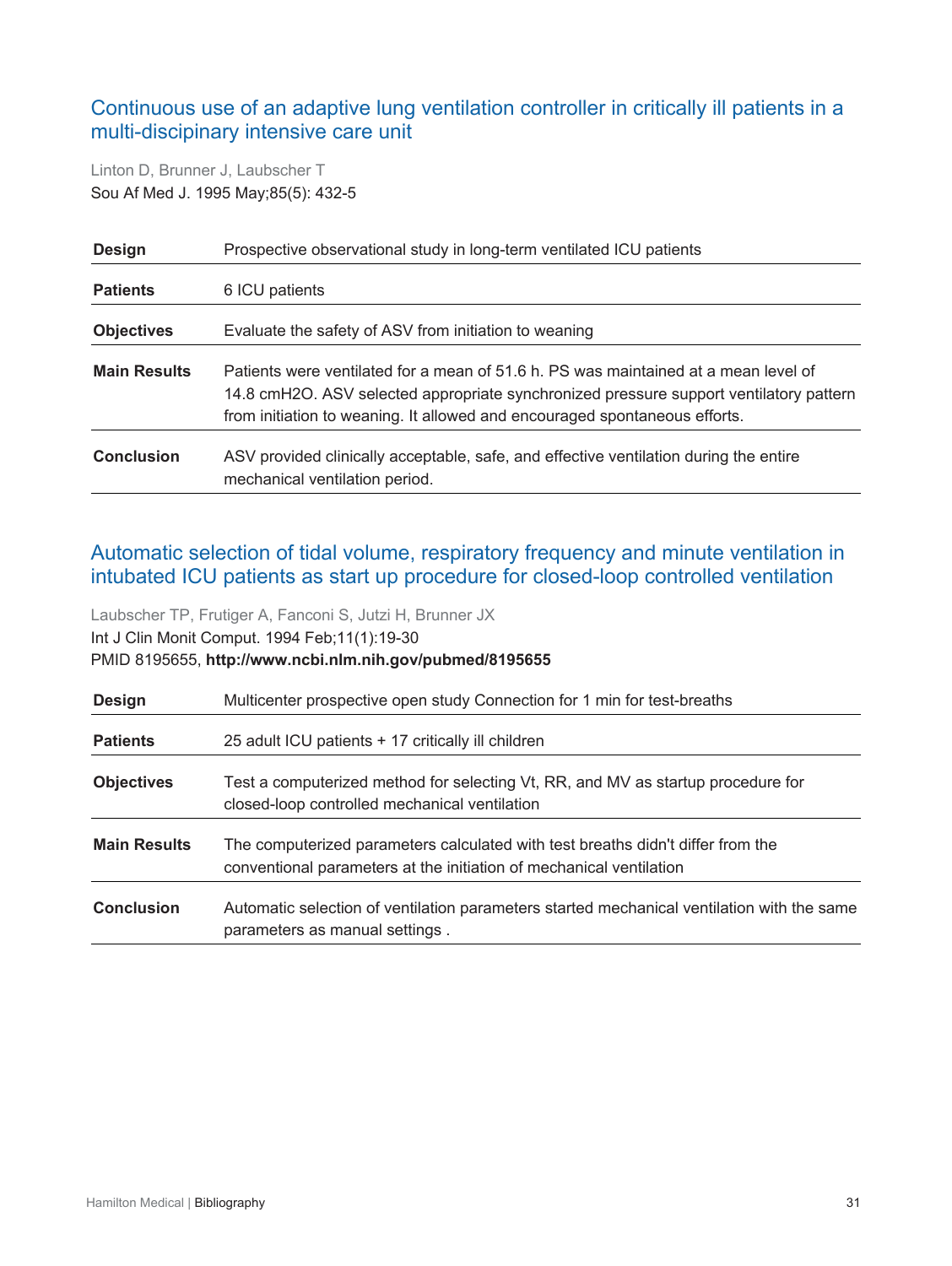## <span id="page-31-0"></span>Additional files

#### <span id="page-31-1"></span>Advanced modes of mechanical ventilation and optimal targeting schemes

van der Staay M, Chatburn RL

Intensive Care Med Exp. 2018 Aug 22;6(1):30

PMID 30136011, **http://www.ncbi.nlm.nih.gov/pubmed/30136011**

| <b>Objectives</b> | Recent research results provide new incentives to recognize and prevent ventilator-<br>induced lung injury (VILI) and create targeting schemes for new modes of mechanical<br>ventilation |
|-------------------|-------------------------------------------------------------------------------------------------------------------------------------------------------------------------------------------|
| <b>Conclusion</b> | Minimization of breathing power, inspiratory power, and inspiratory pressure are the<br>underlying goals of optimum targeting schemes used in ASV.                                        |

## <span id="page-31-2"></span>Adaptive support ventilation

Campbell RS, Branson RD, Johannigman JA Respir Care Clin N Am. 2001 Sep;7(3):425-40 PMID 11517032, **http://www.ncbi.nlm.nih.gov/pubmed/11517032**

| <b>Design</b>     | Original article                             |
|-------------------|----------------------------------------------|
| <b>Conclusion</b> | Explains the ASV principle and the settings. |

## <span id="page-31-3"></span>The work of breathing

Otis AB Physiol Rev. 1954 Jul;34(3):449-58 PMID 13185751, **http://www.ncbi.nlm.nih.gov/pubmed/13185751**

| <b>Design</b>     | Physiological study                                                                                                |
|-------------------|--------------------------------------------------------------------------------------------------------------------|
| <b>Conclusion</b> | Supports the ASV principle of selecting a Vt-RR combination according to the least work<br>of breathing principle. |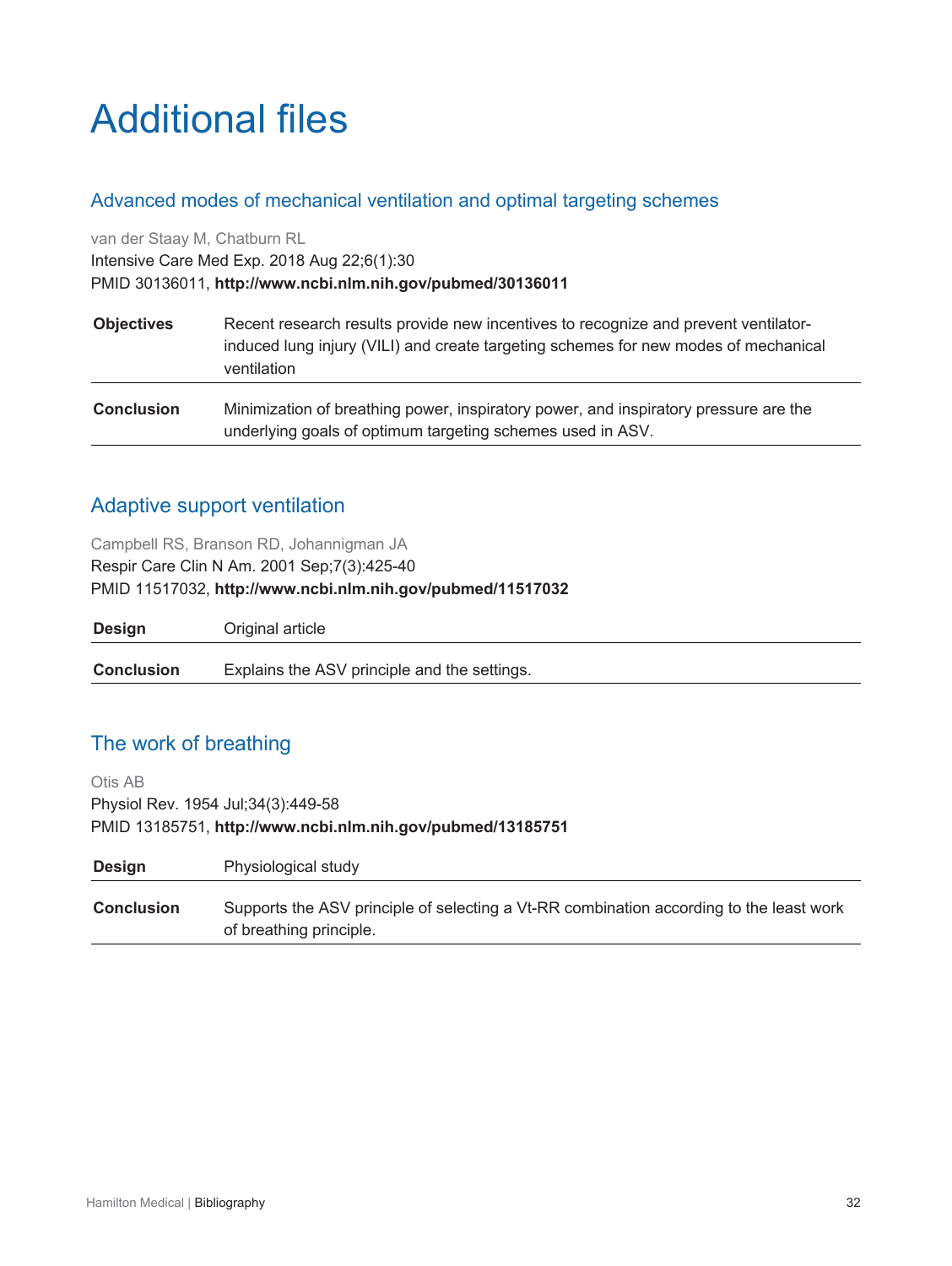## <span id="page-32-0"></span>Automated versus non-automated weaning for reducing the duration of mechanical ventilation for critically ill adults and children

Rose L, Schultz MJ, Cardwell CR, Jouvet P, McAuley DF, Blackwood B Cochrane Database Syst Rev. 2013 Jun 6;6:CD009235 PMID 23740737, **http://www.ncbi.nlm.nih.gov/pubmed/23740737**

| <b>Design</b>       | Meta-analysis                                                                                                                                                                                                                   |
|---------------------|---------------------------------------------------------------------------------------------------------------------------------------------------------------------------------------------------------------------------------|
| <b>Patients</b>     | 1143 adults ICU patients + 30 critically ill children                                                                                                                                                                           |
| <b>Objectives</b>   | Compare the duration of weaning from mechanical ventilation, duration of ventilation, ICU<br>and hospital length of stay, mortality, and adverse events between automated closed-loop<br>systems versus nonautomated strategies |
| <b>Main Results</b> | Closed-loop systems reduced weaning duration in mixed or medical ICU populations,<br>duration of ventilation, and ICU length of stay. There was no difference in mortality rates<br>or<br>hospital stay                         |
| <b>Conclusion</b>   | Automated closed-loop systems, such as ASV, reduce duration of weaning, ventilation,<br>and ICU stay.                                                                                                                           |

## <span id="page-32-1"></span>Adaptive support ventilation: State of the art review

Fernández J, Miguelena D, Mulett H, Godoy J, Martinón-Torres F Indian J Crit Care Med. 2013 Jan;17(1):16-22 PMID 23833471, **http://www.ncbi.nlm.nih.gov/pubmed/23833471**

| Design            | Review                                                                            |
|-------------------|-----------------------------------------------------------------------------------|
| <b>Conclusion</b> | Discusses ASV, appropriate ventilator settings, advantages, particular effects on |
|                   | oxygenation and ventilation, and monitoring.                                      |